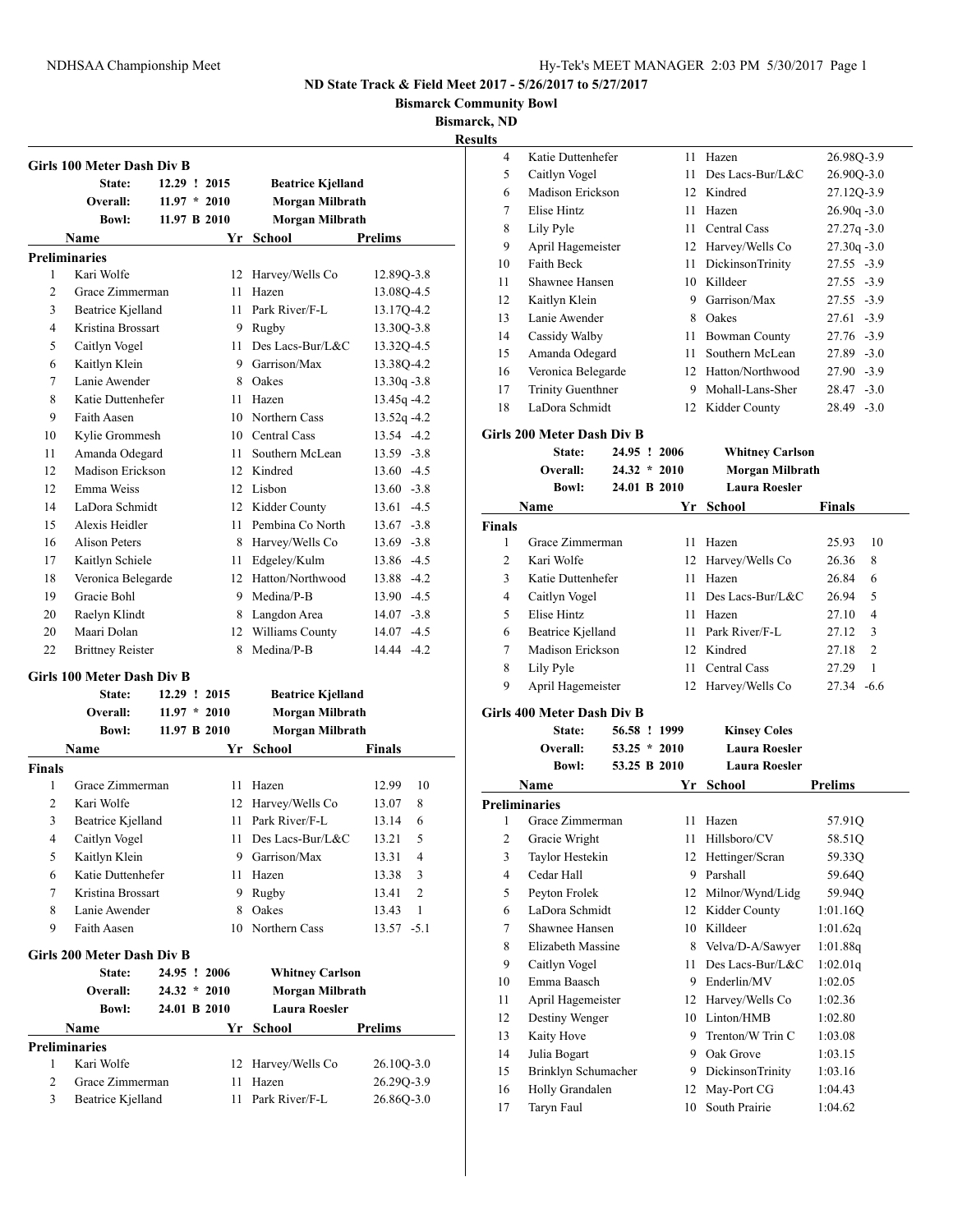**Bismarck Community Bowl**

**Bismarck, ND**

**Results**

|                    | Girls 400 Meter Dash Div B         |                  |                |                                        |                    |                |
|--------------------|------------------------------------|------------------|----------------|----------------------------------------|--------------------|----------------|
|                    | State:                             |                  | 56.58 ! 1999   | <b>Kinsey Coles</b>                    |                    |                |
|                    | <b>Overall:</b>                    |                  | $53.25 * 2010$ | <b>Laura Roesler</b>                   |                    |                |
|                    | <b>Bowl:</b>                       |                  | 53.25 B 2010   | <b>Laura Roesler</b>                   |                    |                |
|                    | Name                               |                  |                | Yr_School                              | Finals             |                |
| <b>Finals</b>      |                                    |                  |                |                                        |                    |                |
| 1<br>2             | Gracie Wright<br>Grace Zimmerman   |                  | 11<br>11       | Hillsboro/CV                           | 57.03<br>57.12     | 10<br>8        |
|                    |                                    |                  |                | Hazen                                  | 58.81              | 6              |
| 3<br>4             | Peyton Frolek<br>Cedar Hall        |                  |                | 12 Milnor/Wynd/Lidg                    |                    | 5              |
| 5                  |                                    |                  |                | 9 Parshall                             | 59.30              | $\overline{4}$ |
| 6                  | Taylor Hestekin                    |                  | 11             | 12 Hettinger/Scran<br>Des Lacs-Bur/L&C | 59.32<br>59.63     | 3              |
|                    | Caitlyn Vogel<br>LaDora Schmidt    |                  |                |                                        |                    |                |
| 7<br>8             | Shawnee Hansen                     |                  | 10             | 12 Kidder County<br>Killdeer           | 1:00.21            | 2<br>1         |
|                    | Elizabeth Massine                  |                  |                |                                        | 1:00.31            |                |
| 9                  |                                    |                  | 8              | Velva/D-A/Sawyer                       | 1:01.81            |                |
|                    | Girls 800 Meter Run Div B          |                  |                |                                        |                    |                |
|                    | State:                             | 2:13.46 ! 2005   |                | <b>Christine Bruins</b>                |                    |                |
|                    | Overall:                           | $2:10.78 * 2008$ |                | <b>Laura Roesler</b>                   |                    |                |
|                    | <b>Bowl:</b>                       | 2:10.78 B 2008   |                | <b>Laura Roesler</b>                   |                    |                |
|                    | Name                               |                  | Yr             | School                                 | Finals             |                |
| <b>Finals</b><br>1 |                                    |                  | 11             | Hillsboro/CV                           | 2:17.12            | 10             |
|                    | Gracie Wright                      |                  |                | 12 Milnor/Wynd/Lidg                    |                    | 8              |
| 2<br>3             | Peyton Frolek                      |                  |                |                                        | 2:17.55            | 6              |
| 4                  | Taylor Hestekin<br>Abigail Jarrett |                  | 12             | 12 Hettinger/Scran                     | 2:17.70            | 5              |
|                    | Cedar Hall                         |                  | 9.             | Carrington<br>Parshall                 | 2:19.91            | 4              |
| 5<br>6             |                                    |                  | 12             | Hatton/Northwood                       | 2:24.02            | 3              |
|                    | Mackenzie Holkesvig<br>Drew Frolek |                  |                |                                        | 2:24.45            | $\overline{c}$ |
| 7                  |                                    |                  | 8              | Milnor/Wynd/Lidg<br>$F-S/H-P$          | 2:24.80            | 1              |
| 8<br>9             | Mikayla Koenig                     |                  | 11             | 8 Hillsboro/CV                         | 2:24.93<br>2:25.50 |                |
| 10                 | Jensyn Zink<br>Macy Gress          |                  |                | 10 DickinsonTrinity                    | 2:26.82            |                |
|                    |                                    |                  |                |                                        |                    |                |
| 11<br>12           | Kayla Ogle                         |                  |                | 10 Watford City<br>10 Des Lacs-Bur/L&C | 2:26.84            |                |
| 13                 | Kyle Lauf<br>Alexius Miller        |                  |                |                                        | 2:27.85            |                |
|                    |                                    |                  |                | 9 Bowman County<br>9 Central McLean    | 2:28.47            |                |
| 14<br>15           | Taysha Snyder<br>Mackenzie Snyder  |                  | 11             | Central McLean                         | 2:29.81            |                |
| 16                 |                                    |                  |                | 10 Kindred                             | 2:30.48            |                |
| 17                 | Abigail Farsdale<br>Tristin Lunde  |                  |                | Rugby                                  | 2:32.99<br>2:33.08 |                |
| 18                 | MacKenna Arnold                    |                  | 11<br>8        | Harvey/Wells Co                        | 2:34.37            |                |
| 19                 | Greta Eder                         |                  | 11             | Trenton/W Trin C                       | 2:36.33            |                |
| 20                 | <b>Emily Beck</b>                  |                  | 8              | Harvey/Wells Co                        | 2:41.37            |                |
|                    |                                    |                  |                |                                        |                    |                |
|                    | Girls 1600 Meter Run Div B         |                  |                |                                        |                    |                |
|                    | State:                             | 4:56.96 ! 2005   |                | <b>Lindsay Anderson</b>                |                    |                |
|                    | Overall:                           | 4:44.44 * 1993   |                | <b>Becki Wells</b>                     |                    |                |
|                    | Bowl:                              | 4:53.76 B 2016   |                | <b>Karly Ackley</b>                    |                    |                |
|                    | Name                               |                  |                | Yr School                              | <b>Finals</b>      |                |
| <b>Finals</b><br>1 | Cailee Peterson                    |                  | 12             | May-Port CG                            | 5:08.59            | 10             |
| 2                  | Reagan Baesler                     |                  | 9              | Hillsboro/CV                           | 5:11.86            | 8              |
| 3                  | Mackenzie Holkesvig                |                  | 12             | Hatton/Northwood                       | 5:15.30            | 6              |
| 4                  | Amanda Jarrett                     |                  | 10             | Carrington                             | 5:16.48            | 5              |
|                    |                                    |                  |                |                                        |                    |                |
| 5                  | Mikayla Koenig                     |                  | 11             | $F-S/H-P$                              | 5:18.85            | 4              |

| 6  | Peyton Frolek          | 12 | Milnor/Wynd/Lidg     | 5:22.31 | 3              |
|----|------------------------|----|----------------------|---------|----------------|
| 7  | Kayla Ogle             | 10 | Watford City         | 5:24.22 | $\overline{2}$ |
| 8  | MacKenna Arnold        | 8  | Harvey/Wells Co      | 5:24.75 | 1              |
| 9  | Ahna Mehus             | 9  | May-Port CG          | 5:28.77 |                |
| 10 | Jalyn Hall             | 8  | Parshall             | 5:28.88 |                |
| 11 | Lacey Feist            | 12 | Bowman County        | 5:29.67 |                |
| 12 | Abby Wilhelmi          | 11 | Beach                | 5:31.02 |                |
| 13 | Drew Frolek            | 8  | Milnor/Wynd/Lidg     | 5:33.31 |                |
| 14 | Jensyn Zink            | 8  | Hillsboro/CV         | 5:33.66 |                |
| 15 | Sidra Sadowsky         | 8  | Hettinger/Scran      | 5:38.40 |                |
| 16 | <b>Cassidy Huesers</b> | 12 | Garrison/Max         | 5:39.16 |                |
| 17 | Grace Bachmeier        | 10 | Surrey               | 5:43.16 |                |
| 18 | Quinn Neppl            | 7  | <b>Benson County</b> | 5:45.53 |                |
| 19 | Jenae Orluck           | 12 | Beach                | 5:45.94 |                |
| 20 | Ellie Duchscherer      | 9  | Rugby                | 5:47.00 |                |
| 21 | Dreah Frolek           | 7  | Milnor/Wynd/Lidg     | 5:47.23 |                |
| 22 | Quinn Wrigley          | 10 | Shiloh Christian     | 5:52.52 |                |
| 23 | Ashley McFadgen        | 8  | Barnes Co North      | 5:52.82 |                |
| 24 | Chloe Heinz            | 8  | New Rockford-Sh      | 6:10.05 |                |
|    |                        |    |                      |         |                |

#### **Girls 3200 Meter Run Div B**

|                | State:                 | 10:36.95 ! 2004   | <b>Krista Anderson</b> |                      |               |                |
|----------------|------------------------|-------------------|------------------------|----------------------|---------------|----------------|
|                | Overall:               | $10:32.86 * 2016$ |                        | <b>Karly Ackley</b>  |               |                |
|                | <b>Bowl:</b>           | 10:32.86 B 2016   |                        | <b>Karly Ackley</b>  |               |                |
|                | Name                   |                   | Yr                     | <b>School</b>        | <b>Finals</b> |                |
| <b>Finals</b>  |                        |                   |                        |                      |               |                |
| 1              | Cailee Peterson        |                   | 12                     | May-Port CG          | 11:14.50      | 10             |
| $\overline{c}$ | Kayla Ogle             |                   | 10                     | Watford City         | 11:20.06      | 8              |
| 3              | Reagan Baesler         |                   | 9                      | Hillsboro/CV         | 11:23.20      | 6              |
| $\overline{4}$ | Amanda Jarrett         |                   | 10                     | Carrington           | 11:40.95      | 5              |
| 5              | Mikayla Koenig         |                   | 11                     | $F-S/H-P$            | 11:45.85      | $\overline{4}$ |
| 6              | Mackenzie Holkesvig    |                   | 12                     | Hatton/Northwood     | 11:46.27      | 3              |
| 7              | MacKenna Arnold        |                   | 8                      | Harvey/Wells Co      | 11:49.23      | $\overline{2}$ |
| 8              | Lacev Feist            |                   | 12                     | <b>Bowman County</b> | 11:50.29      | $\mathbf{1}$   |
| 9              | Ahna Mehus             |                   | 9                      | May-Port CG          | 12:06.60      |                |
| 10             | Carlee Sieben          |                   | 8                      | Grafton              | 12:07.39      |                |
| 11             | Dreah Frolek           |                   | 7                      | Milnor/Wynd/Lidg     | 12:12.25      |                |
| 12             | Jensyn Zink            |                   | 8                      | Hillsboro/CV         | 12:12.77      |                |
| 13             | Quinn Neppl            |                   | $\tau$                 | <b>Benson County</b> | 12:14.80      |                |
| 14             | Grace Bachmeier        |                   | 10                     | Surrey               | 12:15.61      |                |
| 15             | Elise Ramberg          |                   | 9                      | Langdon Area         | 12:18.06      |                |
| 16             | Ellie Duchscherer      |                   | 9                      | Rugby                | 12:20.13      |                |
| 17             | <b>Cassidy Huesers</b> |                   | 12                     | Garrison/Max         | 12:21.84      |                |
| 18             | Ashley Neumiller       |                   | 12                     | Carrington           | 12:24.70      |                |
| 19             | Abby Wilhelmi          |                   | 11                     | Beach                | 12:33.64      |                |
| 20             | Jenae Orluck           |                   | 12                     | Beach                | 12:41.54      |                |
| 21             | Emma Pierce            |                   | $\overline{7}$         | Trenton/W Trin C     | 12:46.84      |                |
| 22             | Shambre Feiring        |                   | 10                     | Stanley/PL           | 12:50.19      |                |
| 23             | Quinn Wrigley          |                   | 10                     | Shiloh Christian     | 13:09.43      |                |
| 24             | Karsyn Hager           |                   | 10                     | Rugby                | 13:16.27      |                |
| 25             | Leighton Fitch         |                   | 12                     | Kindred              | 13:18.31      |                |
| 26             | Chloe Thurber          |                   | 12                     | Ellendale            | 13:18.54      |                |
| 27             | Allison Bearstail      |                   | 10                     | Shiloh Christian     | 13:40.43      |                |
| 28             | Amy Horter             |                   | 12                     | Grafton              | 13:46.17      |                |
| 29             | Grace Grubaugh         |                   | $\overline{7}$         | Surrey               | 14:04.09      |                |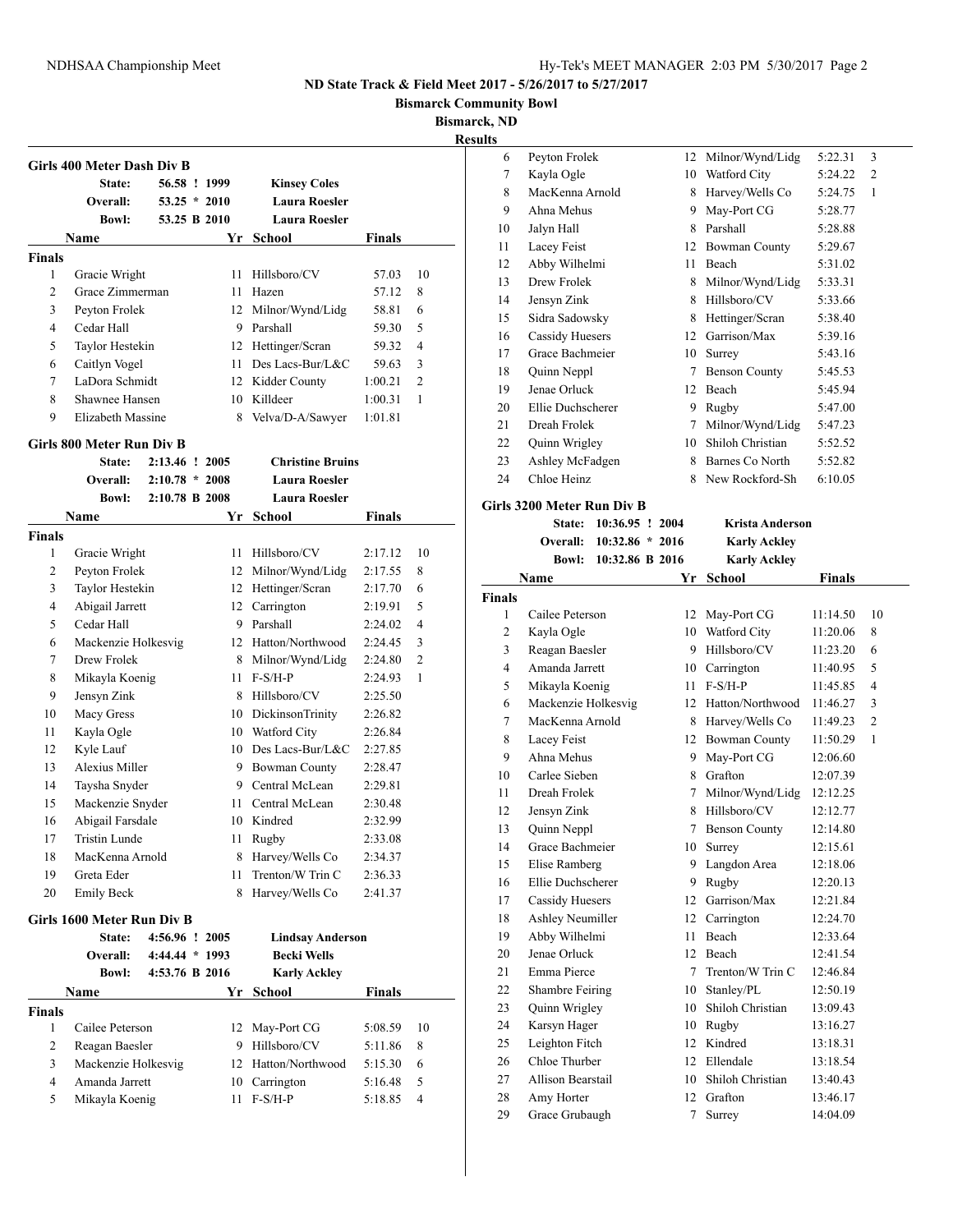**Bismarck Community Bowl**

**Bismarck, ND**

**Results**

| State:<br>Overall:<br><b>Bowl:</b><br>Name<br><b>Preliminaries</b> |                                                                                                                                                                                                                                                                                                                                                                                    | 14.33 ! 2005<br>$14.33 * 2005$<br>14.48 B 2004<br>Yr | <b>Whitney Carlson</b><br><b>Whitney Carlson</b><br><b>Adriana Friezen</b><br>School                                             |                                                                                                                                                                                                                                                                                                                                                                                                                                                                                                                                                                                                      |
|--------------------------------------------------------------------|------------------------------------------------------------------------------------------------------------------------------------------------------------------------------------------------------------------------------------------------------------------------------------------------------------------------------------------------------------------------------------|------------------------------------------------------|----------------------------------------------------------------------------------------------------------------------------------|------------------------------------------------------------------------------------------------------------------------------------------------------------------------------------------------------------------------------------------------------------------------------------------------------------------------------------------------------------------------------------------------------------------------------------------------------------------------------------------------------------------------------------------------------------------------------------------------------|
|                                                                    |                                                                                                                                                                                                                                                                                                                                                                                    |                                                      |                                                                                                                                  |                                                                                                                                                                                                                                                                                                                                                                                                                                                                                                                                                                                                      |
|                                                                    |                                                                                                                                                                                                                                                                                                                                                                                    |                                                      |                                                                                                                                  |                                                                                                                                                                                                                                                                                                                                                                                                                                                                                                                                                                                                      |
|                                                                    |                                                                                                                                                                                                                                                                                                                                                                                    |                                                      |                                                                                                                                  |                                                                                                                                                                                                                                                                                                                                                                                                                                                                                                                                                                                                      |
|                                                                    |                                                                                                                                                                                                                                                                                                                                                                                    |                                                      |                                                                                                                                  | <b>Prelims</b>                                                                                                                                                                                                                                                                                                                                                                                                                                                                                                                                                                                       |
|                                                                    |                                                                                                                                                                                                                                                                                                                                                                                    |                                                      |                                                                                                                                  |                                                                                                                                                                                                                                                                                                                                                                                                                                                                                                                                                                                                      |
| Elaina Swartz                                                      |                                                                                                                                                                                                                                                                                                                                                                                    | 11                                                   | Park River/F-L                                                                                                                   | $16.21Q - 5.0$                                                                                                                                                                                                                                                                                                                                                                                                                                                                                                                                                                                       |
| Katelynn Lane                                                      |                                                                                                                                                                                                                                                                                                                                                                                    | 12                                                   | Killdeer                                                                                                                         | 16.40Q-5.5                                                                                                                                                                                                                                                                                                                                                                                                                                                                                                                                                                                           |
| Meggie Fischer                                                     |                                                                                                                                                                                                                                                                                                                                                                                    | 11                                                   | <b>Bowman County</b>                                                                                                             | 16.81Q-5.5                                                                                                                                                                                                                                                                                                                                                                                                                                                                                                                                                                                           |
|                                                                    |                                                                                                                                                                                                                                                                                                                                                                                    |                                                      | Grant Co/Flasher                                                                                                                 | 16.680-5.0                                                                                                                                                                                                                                                                                                                                                                                                                                                                                                                                                                                           |
| Maara Nelson                                                       |                                                                                                                                                                                                                                                                                                                                                                                    |                                                      |                                                                                                                                  | 16.94Q-5.5                                                                                                                                                                                                                                                                                                                                                                                                                                                                                                                                                                                           |
| <b>Brooke Hiatt</b>                                                |                                                                                                                                                                                                                                                                                                                                                                                    |                                                      | Kindred                                                                                                                          | 17.12Q-5.5                                                                                                                                                                                                                                                                                                                                                                                                                                                                                                                                                                                           |
|                                                                    |                                                                                                                                                                                                                                                                                                                                                                                    |                                                      | Beulah                                                                                                                           | $16.96q - 5.5$                                                                                                                                                                                                                                                                                                                                                                                                                                                                                                                                                                                       |
| KaliRae Garcia                                                     |                                                                                                                                                                                                                                                                                                                                                                                    |                                                      |                                                                                                                                  | $17.31q - 5.0$                                                                                                                                                                                                                                                                                                                                                                                                                                                                                                                                                                                       |
|                                                                    |                                                                                                                                                                                                                                                                                                                                                                                    |                                                      | Enderlin/MV                                                                                                                      | $17.33q - 5.5$                                                                                                                                                                                                                                                                                                                                                                                                                                                                                                                                                                                       |
|                                                                    |                                                                                                                                                                                                                                                                                                                                                                                    |                                                      |                                                                                                                                  | 17.41 -5.5                                                                                                                                                                                                                                                                                                                                                                                                                                                                                                                                                                                           |
|                                                                    |                                                                                                                                                                                                                                                                                                                                                                                    |                                                      |                                                                                                                                  | 17.53 -5.5                                                                                                                                                                                                                                                                                                                                                                                                                                                                                                                                                                                           |
|                                                                    |                                                                                                                                                                                                                                                                                                                                                                                    |                                                      | Beulah                                                                                                                           | 17.66 -5.5                                                                                                                                                                                                                                                                                                                                                                                                                                                                                                                                                                                           |
|                                                                    |                                                                                                                                                                                                                                                                                                                                                                                    |                                                      |                                                                                                                                  | $17.68 - 5.0$                                                                                                                                                                                                                                                                                                                                                                                                                                                                                                                                                                                        |
|                                                                    |                                                                                                                                                                                                                                                                                                                                                                                    |                                                      | Hazen                                                                                                                            | $17.68 - 5.0$                                                                                                                                                                                                                                                                                                                                                                                                                                                                                                                                                                                        |
|                                                                    |                                                                                                                                                                                                                                                                                                                                                                                    |                                                      |                                                                                                                                  | $17.69 - 5.0$                                                                                                                                                                                                                                                                                                                                                                                                                                                                                                                                                                                        |
|                                                                    |                                                                                                                                                                                                                                                                                                                                                                                    |                                                      |                                                                                                                                  | $17.69 - 5.0$                                                                                                                                                                                                                                                                                                                                                                                                                                                                                                                                                                                        |
|                                                                    |                                                                                                                                                                                                                                                                                                                                                                                    |                                                      |                                                                                                                                  | 17.85 - 5.5                                                                                                                                                                                                                                                                                                                                                                                                                                                                                                                                                                                          |
|                                                                    |                                                                                                                                                                                                                                                                                                                                                                                    |                                                      |                                                                                                                                  | 17.93 -5.5                                                                                                                                                                                                                                                                                                                                                                                                                                                                                                                                                                                           |
|                                                                    |                                                                                                                                                                                                                                                                                                                                                                                    |                                                      |                                                                                                                                  | $18.15 - 5.5$                                                                                                                                                                                                                                                                                                                                                                                                                                                                                                                                                                                        |
|                                                                    |                                                                                                                                                                                                                                                                                                                                                                                    |                                                      |                                                                                                                                  | 21.77 -5.5                                                                                                                                                                                                                                                                                                                                                                                                                                                                                                                                                                                           |
|                                                                    |                                                                                                                                                                                                                                                                                                                                                                                    |                                                      |                                                                                                                                  |                                                                                                                                                                                                                                                                                                                                                                                                                                                                                                                                                                                                      |
|                                                                    |                                                                                                                                                                                                                                                                                                                                                                                    |                                                      |                                                                                                                                  |                                                                                                                                                                                                                                                                                                                                                                                                                                                                                                                                                                                                      |
|                                                                    |                                                                                                                                                                                                                                                                                                                                                                                    |                                                      |                                                                                                                                  |                                                                                                                                                                                                                                                                                                                                                                                                                                                                                                                                                                                                      |
|                                                                    |                                                                                                                                                                                                                                                                                                                                                                                    |                                                      |                                                                                                                                  |                                                                                                                                                                                                                                                                                                                                                                                                                                                                                                                                                                                                      |
|                                                                    |                                                                                                                                                                                                                                                                                                                                                                                    |                                                      |                                                                                                                                  |                                                                                                                                                                                                                                                                                                                                                                                                                                                                                                                                                                                                      |
|                                                                    |                                                                                                                                                                                                                                                                                                                                                                                    |                                                      |                                                                                                                                  | Finals                                                                                                                                                                                                                                                                                                                                                                                                                                                                                                                                                                                               |
|                                                                    |                                                                                                                                                                                                                                                                                                                                                                                    |                                                      |                                                                                                                                  |                                                                                                                                                                                                                                                                                                                                                                                                                                                                                                                                                                                                      |
|                                                                    |                                                                                                                                                                                                                                                                                                                                                                                    |                                                      |                                                                                                                                  | 16.10<br>10                                                                                                                                                                                                                                                                                                                                                                                                                                                                                                                                                                                          |
|                                                                    |                                                                                                                                                                                                                                                                                                                                                                                    |                                                      |                                                                                                                                  | 16.14<br>8                                                                                                                                                                                                                                                                                                                                                                                                                                                                                                                                                                                           |
|                                                                    |                                                                                                                                                                                                                                                                                                                                                                                    |                                                      |                                                                                                                                  | 6<br>16.35                                                                                                                                                                                                                                                                                                                                                                                                                                                                                                                                                                                           |
|                                                                    |                                                                                                                                                                                                                                                                                                                                                                                    |                                                      |                                                                                                                                  | 16.50<br>5                                                                                                                                                                                                                                                                                                                                                                                                                                                                                                                                                                                           |
|                                                                    |                                                                                                                                                                                                                                                                                                                                                                                    |                                                      |                                                                                                                                  | 16.72<br>4                                                                                                                                                                                                                                                                                                                                                                                                                                                                                                                                                                                           |
|                                                                    |                                                                                                                                                                                                                                                                                                                                                                                    |                                                      |                                                                                                                                  | 17.13<br>3                                                                                                                                                                                                                                                                                                                                                                                                                                                                                                                                                                                           |
|                                                                    |                                                                                                                                                                                                                                                                                                                                                                                    |                                                      |                                                                                                                                  | 2<br>17.17                                                                                                                                                                                                                                                                                                                                                                                                                                                                                                                                                                                           |
|                                                                    |                                                                                                                                                                                                                                                                                                                                                                                    |                                                      |                                                                                                                                  | 17.17<br>1                                                                                                                                                                                                                                                                                                                                                                                                                                                                                                                                                                                           |
|                                                                    |                                                                                                                                                                                                                                                                                                                                                                                    |                                                      |                                                                                                                                  | 17.52 -3.3                                                                                                                                                                                                                                                                                                                                                                                                                                                                                                                                                                                           |
|                                                                    |                                                                                                                                                                                                                                                                                                                                                                                    |                                                      |                                                                                                                                  |                                                                                                                                                                                                                                                                                                                                                                                                                                                                                                                                                                                                      |
| State:                                                             |                                                                                                                                                                                                                                                                                                                                                                                    |                                                      |                                                                                                                                  |                                                                                                                                                                                                                                                                                                                                                                                                                                                                                                                                                                                                      |
| Overall:                                                           |                                                                                                                                                                                                                                                                                                                                                                                    | $42.26 * 2006$                                       | <b>Whitney Carlson</b>                                                                                                           |                                                                                                                                                                                                                                                                                                                                                                                                                                                                                                                                                                                                      |
| <b>Bowl:</b>                                                       |                                                                                                                                                                                                                                                                                                                                                                                    | 42.26 B 2006                                         | <b>Whitney Carlson</b>                                                                                                           |                                                                                                                                                                                                                                                                                                                                                                                                                                                                                                                                                                                                      |
|                                                                    |                                                                                                                                                                                                                                                                                                                                                                                    | Yr                                                   | <b>School</b>                                                                                                                    | Prelims                                                                                                                                                                                                                                                                                                                                                                                                                                                                                                                                                                                              |
|                                                                    |                                                                                                                                                                                                                                                                                                                                                                                    |                                                      |                                                                                                                                  |                                                                                                                                                                                                                                                                                                                                                                                                                                                                                                                                                                                                      |
| Name                                                               |                                                                                                                                                                                                                                                                                                                                                                                    |                                                      |                                                                                                                                  |                                                                                                                                                                                                                                                                                                                                                                                                                                                                                                                                                                                                      |
| <b>Preliminaries</b><br>Elaina Swartz                              |                                                                                                                                                                                                                                                                                                                                                                                    | 11                                                   |                                                                                                                                  |                                                                                                                                                                                                                                                                                                                                                                                                                                                                                                                                                                                                      |
|                                                                    |                                                                                                                                                                                                                                                                                                                                                                                    | 11                                                   | Park River/F-L<br>Grant Co/Flasher                                                                                               | 45.52Q                                                                                                                                                                                                                                                                                                                                                                                                                                                                                                                                                                                               |
| Taylor Roehl                                                       |                                                                                                                                                                                                                                                                                                                                                                                    | 12                                                   |                                                                                                                                  | 46.98Q                                                                                                                                                                                                                                                                                                                                                                                                                                                                                                                                                                                               |
| Abigail Jarrett<br>Raquel Doll                                     |                                                                                                                                                                                                                                                                                                                                                                                    | 11                                                   | Carrington<br>Hazen                                                                                                              | 47.06Q<br>47.41Q                                                                                                                                                                                                                                                                                                                                                                                                                                                                                                                                                                                     |
| <b>Finals</b>                                                      | Taylor Roehl<br>Emily Alt<br>Hannah Haley<br>Izzy Shirek<br>Tia Horning<br>Jave Fike<br>Paige Erhardt<br>Addi Eckart<br>Abby Iverson<br>Sara Bonn<br>Leah Jans<br><b>Faith Beck</b><br><b>State:</b><br>Overall:<br><b>Bowl:</b><br>Name<br>Elaina Swartz<br>Katelynn Lane<br>Maara Nelson<br>Taylor Roehl<br>Emily Alt<br><b>Brooke Hiatt</b><br>KaliRae Garcia<br>Meggie Fischer | Tessa Schroeder<br>Sydney Sanford<br>Tessa Schroeder | Girls 100 Meter Hurdles Div B<br>14.33 ! 2005<br>$14.33 * 2005$<br>14.48 B 2004<br>Girls 300 Meter Hurdles Div B<br>42.26 ! 2006 | 11<br>12 Carrington<br>12<br>11<br>10 Central Cass<br>11<br>9 New Rockford-Sh<br>10<br>Thompson<br>9<br>10<br>Harvey/Wells Co<br>8<br>Hillsboro/CV<br>12<br>11<br>Stanley/PL<br>9<br>Des Lacs-Bur/L&C<br>10<br>Watford City<br>9<br>Harvey/Wells Co<br>DickinsonTrinity<br>11<br><b>Whitney Carlson</b><br><b>Whitney Carlson</b><br><b>Adriana Friezen</b><br>Yr School<br>11<br>Park River/F-L<br>12<br>Killdeer<br>12<br>Carrington<br>Grant Co/Flasher<br>11<br>11<br>Beulah<br>11<br>Enderlin/MV<br>12<br>Kindred<br>Central Cass<br>10<br><b>Bowman County</b><br>11<br><b>Whitney Carlson</b> |

| 6  | Hannah Haley       | 9  | New Rockford-Sh  | 47.91Q |
|----|--------------------|----|------------------|--------|
| 7  | Izzy Shirek        | 10 | Thompson         | 48.93q |
| 8  | Meggie Fischer     | 11 | Bowman County    | 49.04q |
| 9  | Morgan Hertz       | 9  | Mott-Regent      | 49.07q |
| 10 | Hannah Sailer      | 9  | Hazen            | 49.41  |
| 11 | Katelynn Lane      | 12 | Killdeer         | 49.48  |
| 12 | Katya Baranko      | 9  | Richardton-Tay   | 49.56  |
| 13 | Emma Baasch        | 9  | Enderlin/MV      | 49.82  |
| 14 | Jacquelyn McCleary | 12 | Enderlin/MV      | 50.19  |
| 15 | Olivia Lautt       | 9  | Harvey/Wells Co  | 50.23  |
| 16 | Anni Stier         | 10 | Rugby            | 50.59  |
| 17 | Lexis Olson        | 8  | Langdon Area     | 51.01  |
| 18 | Payton Johnson     | 11 | Northern Cass    | 51.63  |
| 19 | Julia Quam         | 8  | Milnor/Wynd/Lidg | 52.09  |
| 20 | Sydney Sanford     | 10 | Watford City     | 52.14  |
| 21 | Sara Bonn          | 9  | Des Lacs-Bur/L&C | 52.46  |
| 22 | Abby Iverson       | 11 | Stanley/PL       | 54.51  |
|    |                    |    |                  |        |

### **Girls 300 Meter Hurdles Div B**

|               | 42.26 ! 2006<br>State: |                | <b>Whitney Carlson</b> |                        |               |                |
|---------------|------------------------|----------------|------------------------|------------------------|---------------|----------------|
|               | Overall:               | $42.26 * 2006$ |                        | <b>Whitney Carlson</b> |               |                |
|               | <b>Bowl:</b>           | 42.26 B 2006   |                        | <b>Whitney Carlson</b> |               |                |
|               | Name                   |                | Yr                     | School                 | <b>Finals</b> |                |
| <b>Finals</b> |                        |                |                        |                        |               |                |
| 1             | Elaina Swartz          |                | 11                     | Park River/F-L         | 45.02         | 10             |
| 2             | Taylor Roehl           |                | 11                     | Grant Co/Flasher       | 46.53         | 8              |
| 3             | Abigail Jarrett        |                | 12                     | Carrington             | 47.00         | 6              |
| 4             | Raquel Doll            |                | 11                     | Hazen                  | 47.32         | 5              |
| 5             | Izzy Shirek            |                | 10                     | Thompson               | 47.57         | $\overline{4}$ |
| 6             | April Hagemeister      |                | 12                     | Harvey/Wells Co        | 47.87         | 3              |
| $\tau$        | Hannah Haley           |                | 9                      | New Rockford-Sh        | 48.71         | $\overline{c}$ |
| 8             | Morgan Hertz           |                | 9                      | Mott-Regent            | 49.14         | 1              |
| 9             | Meggie Fischer         |                | 11                     | <b>Bowman County</b>   | 49.16         |                |
|               |                        |                |                        |                        |               |                |

### **Girls 4x100 Meter Relay Div B**

**State: 50.01 ! 2004 Carrington**

- **K Kurtz, A Friezen, A Friezen, N Thompson**
	- **Overall: 48.76 \* 2010**

**K Friedt, A Bennes, T Moser, B Reiner**

**Bowl: 48.76 B 2010**

### **K Friedt, A Bennes, T Moser, B Reiner**

J.

|   | <b>Team</b>          | Relav           | <b>Prelims</b>          |  |
|---|----------------------|-----------------|-------------------------|--|
|   | Preliminaries        |                 |                         |  |
| 1 | Hazen                | A               | 50.43Q                  |  |
|   | 1) Elise Hintz 11    |                 | 2) Hannah Sailer 9      |  |
|   | 3) Raquel Doll 11    |                 | 4) Katie Duttenhefer 11 |  |
| 2 | Harvey/Wells County  | A               | 50.57Q                  |  |
|   | 1) Leah Jans 9       |                 | 2) Makenna Vollmer 8    |  |
|   | 3) Alison Peters 8   |                 | 4) Kari Wolfe 12        |  |
| 3 | Park River/F-L       | A               | 50.590                  |  |
|   | 1) Elaina Swartz 11  |                 | 2) Morgan Chalich 9     |  |
|   | 3) Julia Sveen 9     |                 | 4) Beatrice Kielland 11 |  |
| 4 | Central Cass         | А               | 51.04Q                  |  |
|   | 1) Jordan Adelman 10 | 2) Lily Pyle 11 |                         |  |
|   | 3) KaliRae Garcia 10 |                 | 4) Kylie Grommesh 10    |  |
|   |                      |                 |                         |  |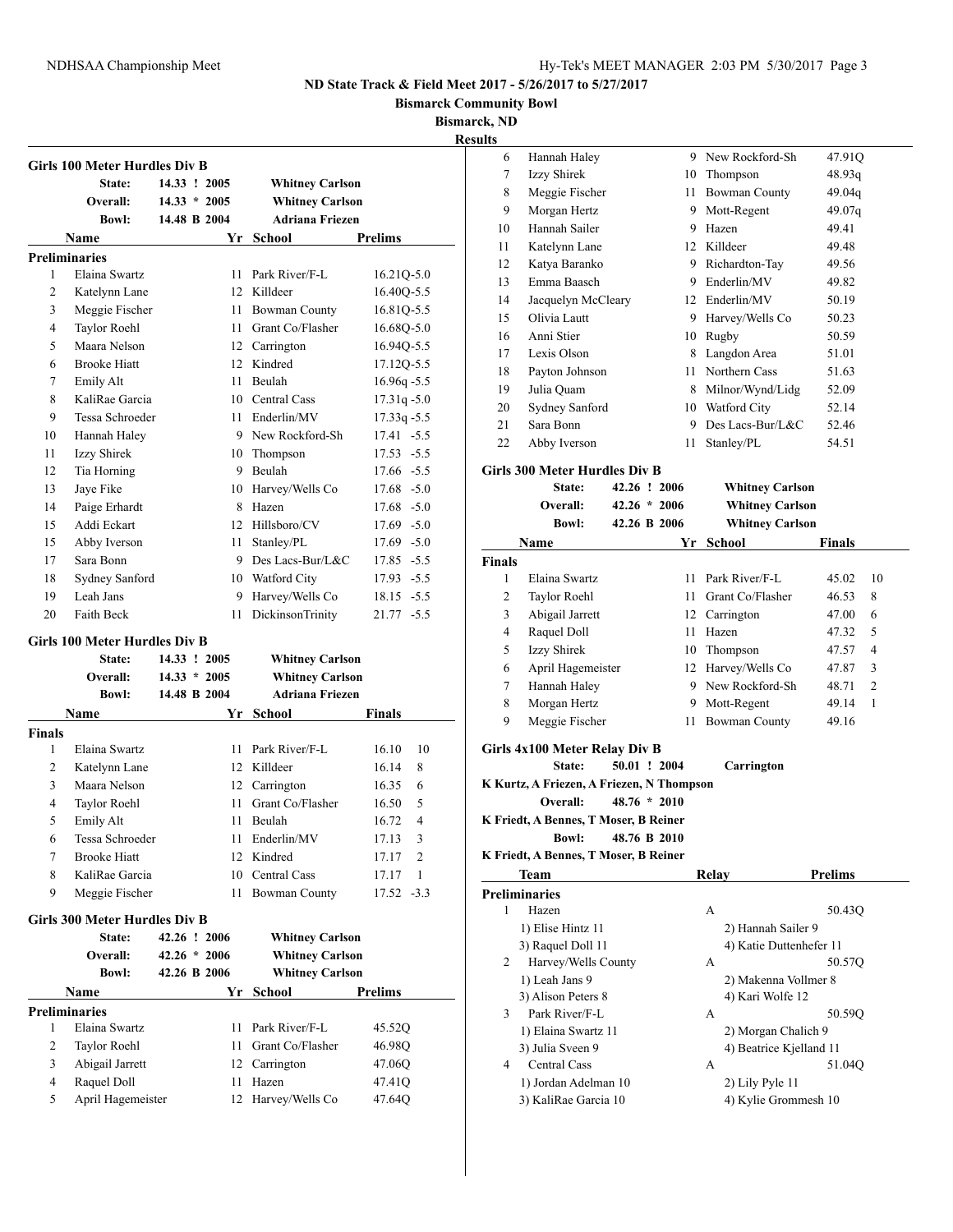**Bismarck Community Bowl**

**Bismarck, ND**

**Results**

| Preliminaries  (Girls 4x100 Meter Relay Div B) |                          |              |                                        |  |  |  |
|------------------------------------------------|--------------------------|--------------|----------------------------------------|--|--|--|
|                                                | Team                     | <b>Relay</b> | <b>Prelims</b>                         |  |  |  |
| 5                                              | Kindred                  | A            | 51.54Q                                 |  |  |  |
|                                                | 1) Olivia Abraham 9      |              | 2) Victoria Braaten 11                 |  |  |  |
|                                                | 3) Lacsey Reese 9        |              | 4) Madison Erickson 12                 |  |  |  |
| 6                                              | Dickinson Trinity        | A            | 51.550                                 |  |  |  |
|                                                | 1) Masy Kuntz 10         |              | 2) Sarah Mayer 11                      |  |  |  |
|                                                | 3) Brinklyn Schumacher 9 |              | 4) Kylen Kubas 9                       |  |  |  |
| 7                                              | Rugby                    | A            | 51.76q                                 |  |  |  |
|                                                | 1) Maria Blessum 10      |              | 2) Anni Stier 10                       |  |  |  |
|                                                | 3) Sara Stier 11         |              | 4) Kristina Brossart 9                 |  |  |  |
| 8                                              | Beulah                   | A            | 51.78q                                 |  |  |  |
|                                                | 1) Emily Alt 11          |              | 2) Erin Walcker 10                     |  |  |  |
|                                                | 3) Tia Horning 9         |              | 4) Chloe Senn 10                       |  |  |  |
| 9                                              | Lisbon                   | A            | 52.01q                                 |  |  |  |
|                                                | 1) Kayla Cavett 7        |              |                                        |  |  |  |
|                                                | 3) Brianna Nielsen 11    |              | 2) Jamie Reinke 10<br>4) Emma Weiss 12 |  |  |  |
| 10                                             |                          | A            | 52.07                                  |  |  |  |
|                                                | Carrington               |              |                                        |  |  |  |
|                                                | 1) Maara Nelson 12       |              | 2) Grace Wolsky 9                      |  |  |  |
|                                                | 3) Gracie Page 12        |              | 4) Emerson Hoornaert 11                |  |  |  |
| 11                                             | Oak Grove                | A            | 52.32                                  |  |  |  |
|                                                | 1) Charlee Lang 7        |              | 2) Emily Stover 9                      |  |  |  |
|                                                | 3) Julia Bogart 9        |              | 4) Sophie Nichol 10                    |  |  |  |
| 12                                             | Garrison/Max             | A            | 52.37                                  |  |  |  |
|                                                | 1) Haley Whiteowl 10     |              | 2) Sarah Lagge 9                       |  |  |  |
|                                                | 3) Danielle Dimitch 11   |              | 4) Kaitlyn Klein 9                     |  |  |  |
| 13                                             | Killdeer                 | A            | 52.43                                  |  |  |  |
|                                                | 1) Katelynn Lane 12      |              | 2) Molly Nies 8                        |  |  |  |
|                                                | 3) Elissa Steffan 10     |              | 4) Chelsey Morlock 9                   |  |  |  |
| 14                                             | Richland                 | A            | 52.68                                  |  |  |  |
|                                                | 1) Sydney Haverland 11   |              | 2) Hannah Lentz 12                     |  |  |  |
|                                                | 3) Kennedy Flaa 10       |              | 4) Abby Ringdahl 12                    |  |  |  |
| 15                                             | Langdon Area             | A            | 52.97                                  |  |  |  |
|                                                | 1) Lexis Olson 8         |              | 2) Madi Hart 12                        |  |  |  |
|                                                | 3) Sydney Ellingson 12   |              | 4) Raelyn Klindt 8                     |  |  |  |
| 16                                             | <b>Bowman County</b>     | A            | 53.04                                  |  |  |  |
|                                                | 1) Maury Burke 10        |              | 2) Abby Smyle 9                        |  |  |  |
|                                                | 3) Esmeralda Madrigal 8  |              | 4) Cassidy Walby 11                    |  |  |  |
| 17                                             | New Rockford-Sheyenne    | A            | 53.09                                  |  |  |  |
|                                                | 1) Brianna Price 9       |              | 2) Sandra Larson 10                    |  |  |  |
|                                                | 3) Elizabeth Widmer 10   |              | 4) Hannah Haley 9                      |  |  |  |
| 18                                             | Larimore                 | A            | 53.20                                  |  |  |  |
|                                                | 1) Ashley Hatcher 11     |              | 2) Trinidy Larsen 9                    |  |  |  |
|                                                | 3) Macy Yahna 9          |              | 4) Ivy Daws 9                          |  |  |  |
| 19                                             | Surrey                   | A            | 53.43                                  |  |  |  |
|                                                | 1) Jordyn Clapper 11     |              | 2) Schyler Lemere 10                   |  |  |  |
|                                                | 3) Raquell Lemere 11     |              | 4) Jayden Okeson 11                    |  |  |  |
| 20                                             | Stanley/Powers Lake      | A            | 53.53                                  |  |  |  |
|                                                | 1) Sydney Larson 10      |              | 2) Grace Sorensen 9                    |  |  |  |
|                                                | 3) Abby Iverson 11       |              | 4) Hayley Schmidt 10                   |  |  |  |
| 21                                             | North Star               | A            | 53.64                                  |  |  |  |
|                                                | 1) Gabbie Miller 12      |              | 2) Madison Borstad 12                  |  |  |  |
|                                                | 3) Mya Halverson 10      |              | 4) Peyton Halverson 12                 |  |  |  |

| ults          |                                           |       |                                                  |                |
|---------------|-------------------------------------------|-------|--------------------------------------------------|----------------|
| 22            | Linton/HMB                                | А     | 54.04                                            |                |
|               | 1) Jenna Bosh                             |       | 2) Taylor Aberle 12                              |                |
|               | 3) Makayla Ptacek 11                      |       | 4) Destiny Wenger 10                             |                |
| 23            | Central McLean                            | A     | 56.34                                            |                |
|               | 1) Kaleigh Naser 8                        |       | 2) Lexi Jacobson 7                               |                |
|               | 3) Emily Eichhorst 12                     |       | 4) McKenna Wilson 11                             |                |
|               | Girls 4x100 Meter Relay Div B             |       |                                                  |                |
|               | 50.01 ! 2004<br>State:                    |       | Carrington                                       |                |
|               | K Kurtz, A Friezen, A Friezen, N Thompson |       |                                                  |                |
|               | Overall:<br>$48.76 * 2010$                |       |                                                  |                |
|               | K Friedt, A Bennes, T Moser, B Reiner     |       |                                                  |                |
|               | <b>Bowl:</b><br>48.76 B 2010              |       |                                                  |                |
|               | K Friedt, A Bennes, T Moser, B Reiner     |       |                                                  |                |
|               | Team                                      | Relay | <b>Finals</b>                                    |                |
| <b>Finals</b> |                                           |       |                                                  |                |
| $\mathbf{1}$  | Hazen                                     | A     | 50.06                                            | 10             |
|               | 1) Elise Hintz 11                         |       | 2) Hannah Sailer 9                               |                |
|               | 3) Raquel Doll 11                         |       | 4) Katie Duttenhefer 11                          |                |
| 2             | Harvey/Wells County                       | A     | 50.42                                            | 8              |
|               | 1) Leah Jans 9                            |       | 2) Makenna Vollmer 8                             |                |
|               | 3) Alison Peters 8                        |       | 4) Kari Wolfe 12                                 |                |
| 3             | <b>Central Cass</b>                       | A     | 50.45                                            | 6              |
|               | 1) Jordan Adelman 10                      |       | 2) Lily Pyle 11                                  |                |
|               | 3) KaliRae Garcia 10                      |       | 4) Kylie Grommesh 10                             |                |
| 4             | Park River/F-L                            | A     | 50.82                                            | 5              |
|               | 1) Elaina Swartz 11                       |       | 2) Morgan Chalich 9                              |                |
|               | 3) Julia Sveen 9                          |       | 4) Beatrice Kjelland 11                          |                |
| 5             | Beulah                                    | A     | 51.30                                            | 4              |
|               | 1) Emily Alt 11                           |       | 2) Erin Walcker 10                               |                |
|               | 3) Tia Horning 9                          |       | 4) Chloe Senn 10                                 |                |
| 6             | Dickinson Trinity                         | A     | 51.42                                            | 3              |
|               | 1) Masy Kuntz 10                          |       | 2) Sarah Mayer 11                                |                |
|               | 3) Brinklyn Schumacher 9<br>Kindred       |       | 4) Kylen Kubas 9                                 |                |
| 7             |                                           | A     | 51.46                                            | $\overline{2}$ |
|               | 1) Olivia Abraham 9<br>3) Lacsey Reese 9  |       | 2) Victoria Braaten 11<br>4) Madison Erickson 12 |                |
| 8             | Rugby                                     | A     | 51.68                                            | 1              |
|               | 1) Maria Blessum 10                       |       | 2) Anni Stier 10                                 |                |
|               | 3) Sara Stier 11                          |       | 4) Kristina Brossart 9                           |                |
| 9             | Lisbon                                    | A     | 51.90                                            |                |
|               | 1) Kayla Cavett 7                         |       | 2) Jamie Reinke 10                               |                |
|               | 3) Brianna Nielsen 11                     |       | 4) Emma Weiss 12                                 |                |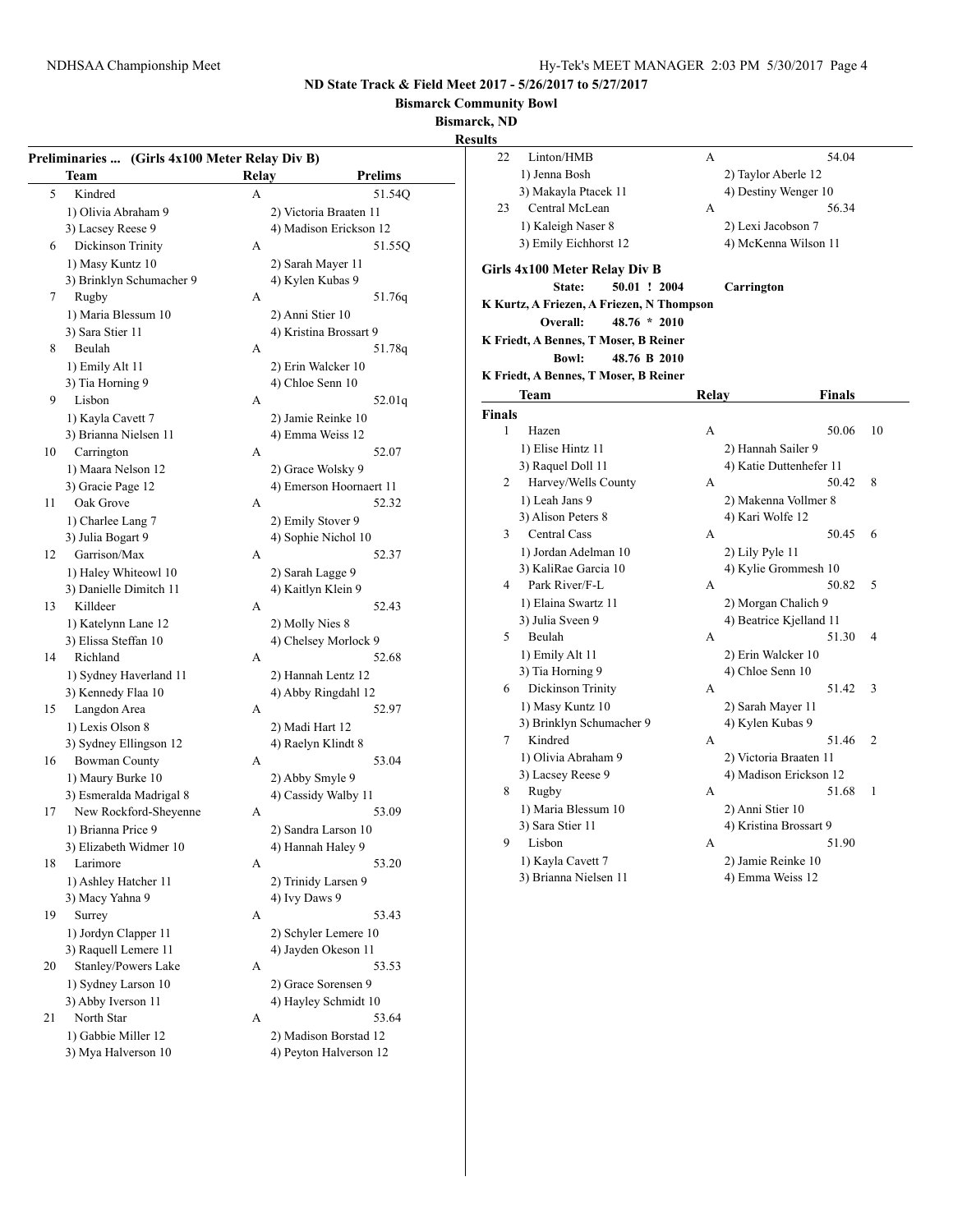**Bismarck Community Bowl**

**Bismarck, ND**

**Results**

|    | Girls 4x200 Meter Relay Div B         |       |                            |
|----|---------------------------------------|-------|----------------------------|
|    | State:<br>1:43.41 ! 2006              |       | Milnor/Wyndmere/Lidgerwood |
|    | C Boyer, J Ellefson, T Mauch, K Stark |       |                            |
|    | $1:41.73 * 2016$<br>Overall:          |       |                            |
|    | R Gaye, K Carlson, E Jahner, R Gaye   |       |                            |
|    | <b>Bowl:</b><br>1:41.73 B 2016        |       |                            |
|    | Gaye, Carlson, Jahner, Gaye           |       |                            |
|    | Team                                  |       | <b>Prelims</b>             |
|    |                                       | Relay |                            |
|    | <b>Preliminaries</b>                  |       |                            |
| 1  | Hazen                                 | A     | 1:46.09Q                   |
|    | 1) Elise Hintz 11                     |       | 2) Hannah Sailer 9         |
|    | 3) Raquel Doll 11                     |       | 4) Katie Duttenhefer 11    |
| 2  | Dickinson Trinity                     | A     | 1:47.86Q                   |
|    | 1) Masy Kuntz 10                      |       | 2) Kylen Kubas 9           |
|    | 3) Brinklyn Schumacher 9              |       | 4) Faith Beck 11           |
| 3  | Park River/F-L                        | A     | 1:48.56Q                   |
|    | 1) Elaina Swartz 11                   |       | 2) Morgan Chalich 9        |
|    | 3) Julia Sveen 9                      |       | 4) Beatrice Kjelland 11    |
| 4  | Killdeer                              | A     | 1:50.430                   |
|    | 1) Katelynn Lane 12                   |       | 2) Chelsey Morlock 9       |
|    | 3) Sydney Andersen 11                 |       | 4) Shawnee Hansen 10       |
| 5  | Linton/HMB                            | A     | 1:51.00Q                   |
|    | 1) Destiny Wenger 10                  |       | 2) Taylor Aberle 12        |
|    | 3) Makayla Ptacek 11                  |       | 4) Cassie Gefroh 11        |
| 6  | Rugby                                 | A     | 1:51.21Q                   |
|    | 1) Maria Blessum 10                   |       | 2) Anni Stier 10           |
|    | 3) Tristin Lunde 11                   |       | 4) Kristina Brossart 9     |
| 7  | Des Lacs-Bur/L&C                      | A     | 1:51.22q                   |
|    | 1) Trisha Billadeau 9                 |       | 2) Kyle Lauf 10            |
|    | 3) Brooke Bailey 9                    |       | 4) Caitlyn Vogel 11        |
| 8  | Harvey/Wells County                   | A     | 1:51.57q                   |
|    | 1) Olivia Lautt 9                     |       | 2) April Hagemeister 12    |
|    | 3) Alison Peters 8                    |       | 4) Makenna Vollmer 8       |
| 9  | Oak Grove                             | A     | 1:51.60q                   |
|    | 1) Emily McKay 9                      |       | 2) Emily Stover 9          |
|    | 3) Julia Bogart 9                     |       | 4) Sophie Nichol 10        |
| 10 | Central Cass                          | A     | 1:51.72                    |
|    | 1) Jordan Adelman 10                  |       | 2) KaliRae Garcia 10       |
|    | 3) Kylie Grommesh 10                  |       | 4) Lily Pyle 11            |
| 11 | Beulah                                | A     | 1:52.06                    |
|    | 1) Tia Horning 9                      |       | 2) Chloe Senn 10           |
|    | 3) Erin Walcker 10                    |       | 4) Emily Alt 11            |
| 12 | Carrington                            | A     | 1:52.14                    |
|    | 1) Maara Nelson 12                    |       | 2) Gracie Page 12          |
|    | 3) McKenzie Johnson 10                |       | 4) Emerson Hoornaert 11    |
| 13 | Central McLean                        | A     | 1:52.68                    |
|    | 1) Kaleigh Naser 8                    |       | 2) Lexi Jacobson 7         |
|    | 3) Mackenzie Snyder 11                |       | 4) Taysha Snyder 9         |
| 14 | Velva/D-A/Sawyer                      | A     | 1:52.91                    |
|    | 1) Madison Effertz 8                  |       | 2) Jonnah Lee 12           |
|    | 3) Jadyn Sandy 7                      |       | 4) Elizabeth Massine 8     |
| 15 | Milnor/Wynd/Lidg                      | A     | 1:53.40                    |
|    | 1) Lily Baldwin 9                     |       | 2) Hannah Anderson 12      |
|    | 3) Julia Quam 8                       |       | 4) Jessica Kuchera 9       |
|    |                                       |       |                            |

| 16            | Richardton-Taylor                     | А            | 1:54.31                    |    |
|---------------|---------------------------------------|--------------|----------------------------|----|
|               | 1) Anya Baranko 11                    |              | 2) Reine Voigt 9           |    |
|               | 3) Skylar Crow 8                      |              | 4) Katya Baranko 9         |    |
| 17            | Surrey                                | A            | 1:54.41                    |    |
|               | 1) Jordyn Clapper 11                  |              | 2) Schyler Lemere 10       |    |
|               | 3) Raquell Lemere 11                  |              | 4) Jayden Okeson 11        |    |
| 18            | Lisbon                                | A            | 1:55.42                    |    |
|               | 1) Meadow Malone 10                   |              | 2) Jamie Reinke 10         |    |
|               | 3) Kendra Odegard 8                   |              | 4) Emma Weiss 12           |    |
| 19            | Hettinger/Scranton                    | A            | 1:56.17                    |    |
|               | 1) Carolyn Schultz                    |              | 2) Alyssa Andress 9        |    |
|               | 3) Samantha Oase 8                    |              | 4) Quinn Mellmer           |    |
| 20            | Larimore                              | A            | 1:57.18                    |    |
|               | 1) Ashley Hatcher 11                  |              | 2) Macy Yahna 9            |    |
|               | 3) Trinidy Larsen 9                   |              | 4) Ivy Daws 9              |    |
| 21            | New Rockford-Sheyenne                 | А            | 1:57.49                    |    |
|               | 1) Brianna Price 9                    |              |                            |    |
|               |                                       |              | 2) Olivia Smith 12         |    |
|               | 3) Elizabeth Widmer 10                |              | 4) Hannah Haley 9          |    |
| 22            | Watford City                          | А            | 1:58.40                    |    |
|               | 1) Mikka Haugeberg 11                 |              | 2) Morgan Rolfsrud 11      |    |
|               | 3) Ashleigh Voll 9                    |              | 4) Hayley Ogle 8           |    |
| 23            | May-Port CG                           | A            | 1:58.79                    |    |
|               | 1) Cailee Peterson 12                 |              | 2) Holly Grandalen 12      |    |
|               | 3) Anna Bradner 12                    |              | 4) Anna Strand 7           |    |
| 24            | Hillsboro/CV                          | А            | 1:59.77                    |    |
|               | 1) Laura Paulsrud                     |              | 2) Olivia Kritzberger      |    |
|               | 3) Morgan Thompson                    |              | 4) Katelyn Kennedy         |    |
|               | <b>Bowman County</b>                  | A            | DQ                         |    |
|               | 1) Maury Burke 10                     |              | 2) Jenna Buchholz 8        |    |
|               | 3) Ellie Stafford 10                  |              | 4) Cassidy Walby 11        |    |
| ---           | Kindred                               | А            | DQ                         |    |
|               | 1) Olivia Abraham 9                   |              | 2) Victoria Braaten 11     |    |
|               | 3) Lacsey Reese 9                     |              | 4) Madison Erickson 12     |    |
|               | Girls 4x200 Meter Relay Div B         |              |                            |    |
|               | 1:43.41 ! 2006                        |              |                            |    |
|               | State:                                |              | Milnor/Wyndmere/Lidgerwood |    |
|               | C Boyer, J Ellefson, T Mauch, K Stark |              |                            |    |
|               | $1:41.73 * 2016$<br>Overall:          |              |                            |    |
|               | R Gaye, K Carlson, E Jahner, R Gaye   |              |                            |    |
|               | <b>Bowl:</b><br>1:41.73 B 2016        |              |                            |    |
|               | Gaye, Carlson, Jahner, Gaye           |              |                            |    |
|               | Team                                  | <b>Relay</b> | <b>Finals</b>              |    |
| <b>Finals</b> |                                       |              |                            |    |
| 1             | Hazen                                 | A            | 1:44.44                    | 10 |
|               | 1) Elise Hintz 11                     |              | 2) Hannah Sailer 9         |    |
|               | 3) Raquel Doll 11                     |              | 4) Katie Duttenhefer 11    |    |
| 2             | Dickinson Trinity                     | А            | 1:44.96                    | 8  |
|               | 1) Masy Kuntz 10                      |              | 2) Kylen Kubas 9           |    |
|               | 3) Brinklyn Schumacher 9              |              | 4) Faith Beck 11           |    |
| 3             | Park River/F-L                        | А            | 1:45.58                    | 6  |
|               | 1) Elaina Swartz 11                   |              | 2) Morgan Chalich 9        |    |
|               | 3) Julia Sveen 9                      |              | 4) Beatrice Kjelland 11    |    |
| 4             | Killdeer                              | А            | 1:48.12                    | 5  |
|               | 1) Katelynn Lane 12                   |              | 2) Chelsey Morlock 9       |    |
|               | 3) Sydney Andersen 11                 |              | 4) Shawnee Hansen 10       |    |
|               |                                       |              |                            |    |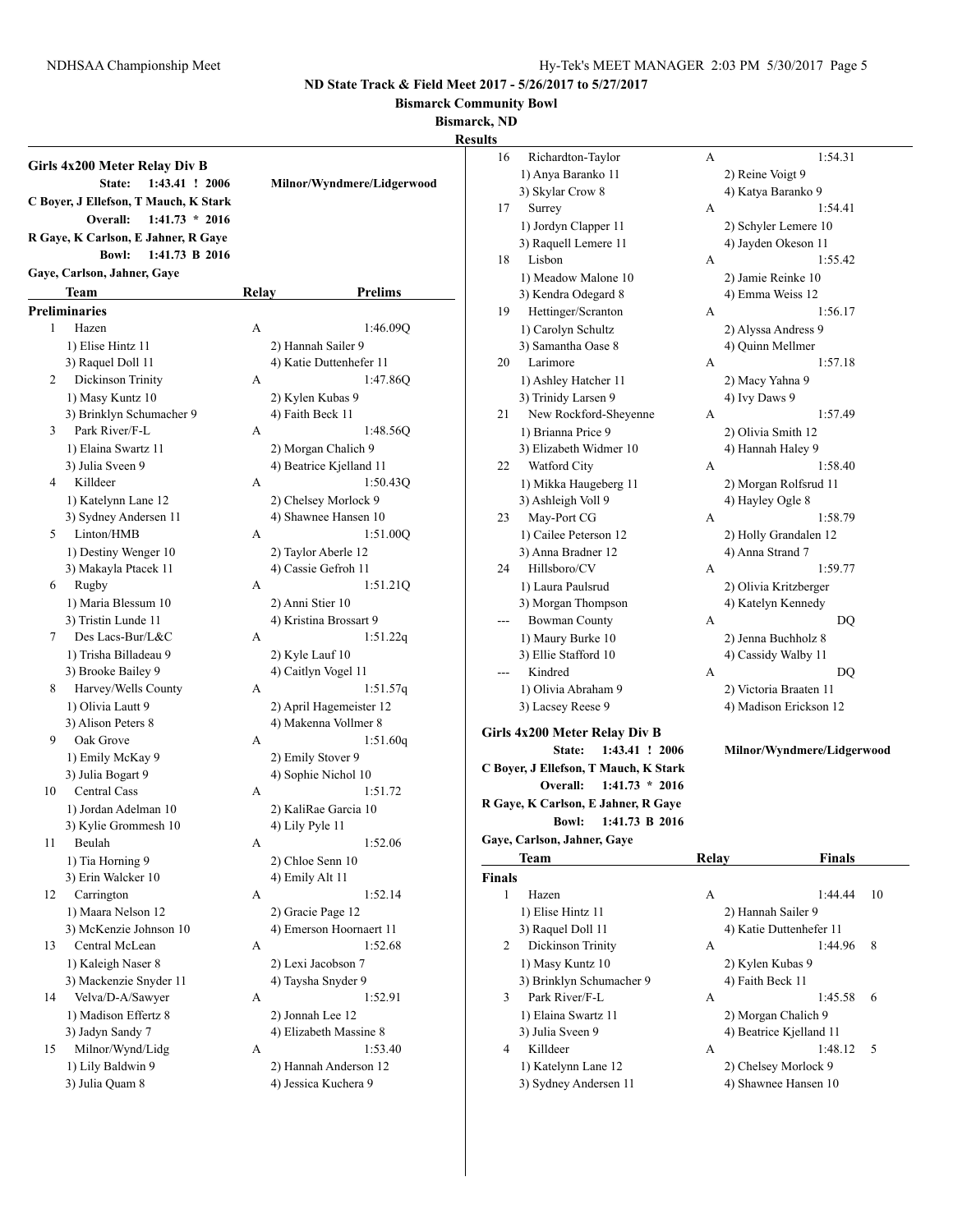**Bismarck Community Bowl**

**Bismarck, ND**

**Results**

|        | Finals  (Girls 4x200 Meter Relay Div B)     |       |                                             |                |
|--------|---------------------------------------------|-------|---------------------------------------------|----------------|
|        | Team                                        | Relay | <b>Finals</b>                               |                |
| 5      | Rugby                                       | A     | 1:48.53                                     | $\overline{4}$ |
|        | 1) Maria Blessum 10                         |       | 2) Anni Stier 10                            |                |
|        | 3) Tristin Lunde 11                         |       | 4) Kristina Brossart 9                      |                |
| 6      | Linton/HMB                                  | А     | 1:48.56                                     | 3              |
|        | 1) Destiny Wenger 10                        |       | 2) Taylor Aberle 12                         |                |
|        | 3) Makayla Ptacek 11                        |       | 4) Cassie Gefroh 11                         |                |
| 7      | Des Lacs-Bur/L&C                            | А     | 1:48.89                                     | 2              |
|        | 1) Trisha Billadeau 9                       |       | 2) Kyle Lauf 10                             |                |
|        | 3) Brooke Bailey 9                          |       | 4) Caitlyn Vogel 11                         |                |
| 8      | Oak Grove                                   | A     | 1:49.07                                     | 1              |
|        | 1) Emily McKay 9                            |       | 2) Emily Stover 9                           |                |
|        | 3) Julia Bogart 9                           |       | 4) Sophie Nichol 10                         |                |
| 9.     | Harvey/Wells County                         | А     | 1:49.51                                     |                |
|        | 1) Olivia Lautt 9                           |       | 2) April Hagemeister 12                     |                |
|        | 3) Alison Peters 8                          |       | 4) Makenna Vollmer 8                        |                |
|        | Girls 4x400 Meter Relay Div B               |       |                                             |                |
|        | State:<br>$4:02.21$ ! 2016                  |       | <b>Hillsboro/Central Valley</b>             |                |
|        | K Berge, K Baesler, G Dryburgh, G Wright    |       |                                             |                |
|        | $4:00.08 * 2003$<br>Overall:                |       |                                             |                |
|        | M Luther, K Streyle, A Taylor, A Streyle    |       |                                             |                |
|        | <b>Bowl:</b><br>3:59.05 B 2009              |       |                                             |                |
|        | Lynch, Herauf, Beaudoin, Messer             |       |                                             |                |
|        | Team                                        | Relay | Finals                                      |                |
| Finals |                                             |       |                                             |                |
| 1      | Hazen                                       | A     | 4:04.18                                     | 10             |
|        | 1) Elise Hintz 11                           |       | 2) Raquel Doll 11<br>4) Grace Zimmerman 11  |                |
|        | 3) Hannah Sailer 9<br>Hillsboro/CV          |       | 4:04.38                                     |                |
| 2      |                                             | А     |                                             | 8              |
|        | 1) Katja Berge 12                           |       | 2) Grace Dryburgh 11<br>4) Gracie Wright 11 |                |
| 3      | 3) Reagan Baesler 9<br>Dickinson Trinity    | А     | 4:12.39                                     | 6              |
|        |                                             |       |                                             |                |
|        | 1) Sarah Mayer 11                           |       | 2) Kylen Kubas 9                            |                |
| 4      | 3) Josie Glaser 11<br>Carrington            | A     | 4) Brinklyn Schumacher 9<br>4:12.63         | 5              |
|        | 1) Emerson Hoornaert 11                     |       | 2) Amanda Jarrett 10                        |                |
|        | 3) Ashley Neumiller 12                      |       | 4) Abigail Jarrett 12                       |                |
| 5      | Killdeer                                    | А     | 4:12.67                                     | 4              |
|        | 1) Sydney Andersen 11                       |       | 2) Chelsey Morlock 9                        |                |
|        | 3) Rachel Voigt 11                          |       | 4) Shawnee Hansen 10                        |                |
| 6      | Linton/HMB                                  | A     | 4:13.02                                     | 3              |
|        |                                             |       |                                             |                |
|        | 1) Destiny Wenger 10<br>3) Cassie Gefroh 11 |       | 2) Taylor Aberle 12<br>4) Makayla Ptacek 11 |                |
| 7      | Hettinger/Scranton                          | А     | 4:13.17                                     | 2              |
|        | 1) Molly Holt 11                            |       | 2) Alyssa Andress 9                         |                |
|        | 3) Brianna Robinson 12                      |       | 4) Taylor Hestekin 12                       |                |
| 8      | Parshall                                    | А     | 4:14.02                                     | 1              |
|        | 1) Jalyn Hall 8                             |       | 2) Lilly Dixon 9                            |                |
|        | 3) Lexis Tveter 12                          |       | 4) Cedar Hall 9                             |                |
| 9      | Pembina County North                        | А     | 4:14.29                                     |                |
|        | 1) Alexis Heidler 11                        |       | 2) Justine Peterson 8                       |                |
|        |                                             |       |                                             |                |
|        | 3) Charlee Krieg 9                          |       | 4) Haydee Krieg 11                          |                |

| 10                  | May-Port CG                                | А     | 4:16.42                                  |    |  |
|---------------------|--------------------------------------------|-------|------------------------------------------|----|--|
|                     | 1) Holly Grandalen 12                      |       | 2) Anna Bradner 12                       |    |  |
|                     | 3) Ahna Mehus 9                            |       | 4) Cailee Peterson 12                    |    |  |
| 11                  | <b>Bowman County</b>                       | А     | 4:17.26                                  |    |  |
|                     | 1) Ellie Stafford 10                       |       | 2) Maury Burke 10                        |    |  |
|                     | 3) Jenna Buchholz 8                        |       | 4) Alexius Miller 9                      |    |  |
| 12                  | Watford City                               | A     | 4:17.68                                  |    |  |
|                     | 1) Morgan Rolfsrud 11                      |       | 2) Macee Franz 7                         |    |  |
|                     | 3) Kayla Ogle 10                           |       | 4) Mikka Haugeberg 11                    |    |  |
| 13                  | Rugby                                      | А     | 4:18.74                                  |    |  |
|                     | 1) Brooke Senger 8                         |       | 2) Tristin Lunde 11                      |    |  |
|                     | 3) Maria Blessum 10                        |       | 4) Anni Stier 10                         |    |  |
| 14                  | Harvey/Wells County                        | А     | 4:19.31                                  |    |  |
|                     | 1) Emily Beck 8                            |       | 2) Makenna Vollmer 8                     |    |  |
|                     | 3) Alison Peters 8                         |       | 4) Olivia Lautt 9                        |    |  |
| 15                  | Central McLean                             | А     | 4:20.23                                  |    |  |
|                     | 1) Maggie Eng 9                            |       | 2) Emily Eichhorst 12                    |    |  |
|                     | 3) Mackenzie Snyder 11                     |       | 4) Taysha Snyder 9                       |    |  |
| 16                  | Oak Grove                                  | A     |                                          |    |  |
|                     |                                            |       | 4:23.19                                  |    |  |
|                     | 1) Emily McKay 9                           |       | 2) Kelyn Johnson 10<br>4) Julia Bogart 9 |    |  |
|                     | 3) Sophie Nichol 10                        |       |                                          |    |  |
| 17                  | Surrey                                     | А     | 4:24.36                                  |    |  |
|                     | 1) Jayden Okeson 11                        |       | 2) Raquell Lemere 11                     |    |  |
|                     | 3) Grace Bachmeier 10                      |       | 4) Schyler Lemere 10                     |    |  |
| 18                  | Park River/F-L                             | A     | 4:25.18                                  |    |  |
| 1) Morgan Chalich 9 |                                            |       | 2) Grace Johnson                         |    |  |
|                     | 3) Julia Sveen 9                           |       | 4) Vanessa Cooper 8                      |    |  |
| 19                  | Velva/D-A/Sawyer                           | A     | 4:27.74                                  |    |  |
|                     | 1) Madison Effertz 8                       |       | 2) Jadyn Sandy 7                         |    |  |
|                     | 3) Jonnah Lee 12                           |       | 4) Elizabeth Massine 8                   |    |  |
| 20                  | Kindred                                    | A     | 4:28.64                                  |    |  |
|                     | 1) Abigail Farsdale 10                     |       | 2) Victoria Braaten 11                   |    |  |
|                     | 3) Hope Rohrbeck 8                         |       | 4) Leighton Fitch 12                     |    |  |
| 21                  | Central Cass                               | A     | 4:35.26                                  |    |  |
|                     | 1) KaliRae Garcia 10                       |       | 2) Abby Faleide 9                        |    |  |
|                     | 3) Greta Gibson                            |       | 4) Jordan Adelman 10                     |    |  |
|                     | Girls 4x800 Meter Relay Div B              |       |                                          |    |  |
|                     | 9:37.41 ! 2003<br>State:                   |       | <b>New Town</b>                          |    |  |
|                     | A Brady, N Wells, N Baker, P Garcia        |       |                                          |    |  |
|                     | $9:28.55 * 2015$<br><b>Overall:</b>        |       | Century                                  |    |  |
|                     | J Schutte, T Neameyer, K Anderson, J Jacob |       |                                          |    |  |
|                     | <b>Bowl:</b><br>9:28.55 B 2014             |       | <b>Bismarck Century</b>                  |    |  |
|                     | J Schutte, T Neameyer, K Anderson, J Jacob |       |                                          |    |  |
|                     | Team                                       | Relay | <b>Finals</b>                            |    |  |
| Finals              |                                            |       |                                          |    |  |
| 1                   | Hillsboro/CV                               | А     | 9:38.80                                  | 10 |  |
|                     | 1) Maria Pruneda                           |       | 2) Reagan Baesler 9                      |    |  |
|                     | 3) Jensyn Zink 8                           |       | 4) Gracie Wright 11                      |    |  |
| 2                   | Carrington                                 | А     | 9:41.56                                  | 8  |  |
|                     | 1) Emerson Hoornaert 11                    |       | 2) Amanda Jarrett 10                     |    |  |
|                     | 3) Ashley Neumiller 12                     |       | 4) Abigail Jarrett 12                    |    |  |
| 3                   | Hettinger/Scranton                         | А     | 10:00.60                                 | 6  |  |
|                     | 1) Molly Holt 11                           |       | 2) Tayler Burwick 12                     |    |  |
|                     | 3) Brianna Robinson 12                     |       | 4) Taylor Hestekin 12                    |    |  |
|                     |                                            |       |                                          |    |  |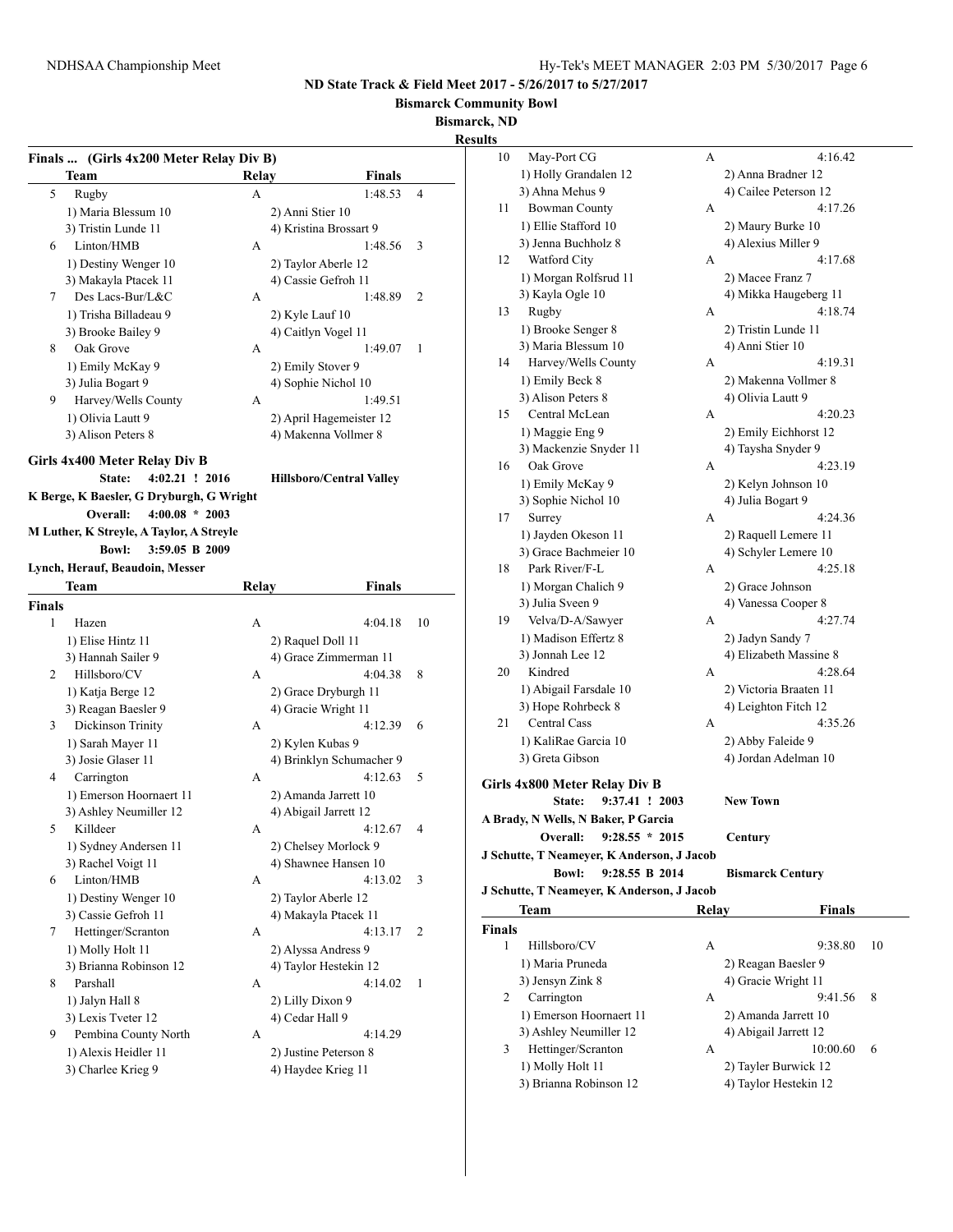**Bismarck Community Bowl**

## **Bismarck, ND**

**Resul** 

|                | Finals  (Girls 4x800 Meter Relay Div B) |       |                         |   |
|----------------|-----------------------------------------|-------|-------------------------|---|
|                | Team                                    | Relay | <b>Finals</b>           |   |
| $\overline{4}$ | Parshall                                | A     | 10:04.19                | 5 |
|                | 1) Jalyn Hall 8                         |       | 2) Lilly Dixon 9        |   |
|                | 3) Lexis Tveter 12                      |       | 4) Cedar Hall 9         |   |
| 5              | Central McLean                          | A     | 10:13.92                | 4 |
|                | 1) Taysha Snyder 9                      |       | 2) Maggie Eng 9         |   |
|                | 3) Emily Eichhorst 12                   |       | 4) Mackenzie Snyder 11  |   |
| 6              | Milnor/Wynd/Lidg                        | А     | 10:15.80                | 3 |
|                | 1) Michaela Honl 10                     |       | 2) Drew Frolek 8        |   |
|                | 3) Dreah Frolek 7                       |       | 4) Peyton Frolek 12     |   |
| 7              | May-Port CG                             | А     | 10:17.99                | 2 |
|                | 1) Katelin Grinde 11                    |       | 2) Anna Strand 7        |   |
|                | 3) Ahna Mehus 9                         |       | 4) Cailee Peterson 12   |   |
| 8              | Shiloh Christian                        | A     | 10:19.84                | 1 |
|                |                                         |       |                         |   |
|                | 1) Katie Kusler 9                       |       | 2) Allison Bearstail 10 |   |
|                | 3) London Lambrecht 10                  |       | 4) Amber Stevahn 11     |   |
| 9              | Watford City                            | А     | 10:22.01                |   |
|                | 1) Morgan Rolfsrud 11                   |       | 2) Lindsay Peterson 10  |   |
|                | 3) Hayley Ogle 8                        |       | 4) Kayla Ogle 10        |   |
| 10             | Dickinson Trinity                       | A     | 10:22.97                |   |
|                | 1) Sarah Mayer 11                       |       | 2) Nicole Praus 12      |   |
|                | 3) Katie Jankowski 10                   |       | 4) Macy Gress 10        |   |
| 11             | Grafton                                 | A     | 10:37.18                |   |
|                | 1) Carlee Sieben 8                      |       | 2) Katie Torgerson 8    |   |
|                | 3) Julia Dusek 8                        |       | 4) Amy Horter 12        |   |
| 12             | Harvey/Wells County                     | A     | 10:37.29                |   |
|                | 1) Zoe McKinven 8                       |       | 2) Madison Jones 8      |   |
|                | 3) Emily Beck 8                         |       | 4) MacKenna Arnold 8    |   |
| 13             | <b>Bowman County</b>                    | A     | 10:40.24                |   |
|                | 1) Mikayla Bartholomay 12               |       | 2) Jocelyn Kulseth 8    |   |
|                | 3) Alexius Miller 9                     |       | 4) Lacey Feist 12       |   |
| 14             | Rugby                                   | A     | 10:44.43                |   |
|                | 1) Ellie Duchscherer 9                  |       | 2) Karsyn Hager 10      |   |
|                | 3) Anna Clements 8                      |       | 4) Tristin Lunde 11     |   |
| 15             | Nelson County                           | A     | 10:45.34                |   |
|                | 1) Victoria Reiten 9                    |       | 2) Emma Poehls 12       |   |
|                | 3) Breanne Schmidt 9                    |       | 4) Carly Lippert 9      |   |
| 16             | Velva/D-A/Sawyer                        | А     | 10:55.66                |   |
|                | 1) Lillian Martin 10                    |       | 2) Whitney Schepp 7     |   |
|                | 3) Jonnah Lee 12                        |       | 4) Elizabeth Massine 8  |   |
| 17             | Kindred                                 | А     | 10:57.23                |   |
|                | 1) Hope Rohrbeck 8                      |       | 2) Leighton Fitch 12    |   |
|                | 3) Sophie Kochmann 10                   |       | 4) Abigail Farsdale 10  |   |
| 18             | Hazen                                   | A     | 10:58.64                |   |
|                | 1) Cecelia Pfliger 11                   |       | 2) Tenley Sage 8        |   |
|                | 3) Megan Ell 9                          |       | 4) Shenise Klein 7      |   |
| 19             | Trenton/W Trin C                        | A     | 11:04.40                |   |
|                | 1) Greta Eder 11                        |       | 2) Emma Pierce 7        |   |
|                | 3) Jacqueline Williams 11               |       | 4) Alexa St Pierre      |   |
| 20             | Oakes                                   | A     | 11:24.21                |   |
|                | 1) Shelby Roney 12                      |       | 2) Allison Jepson 9     |   |
|                | 3) Marisa Garza 10                      |       | 4) Jaida Seyer 9        |   |
|                |                                         |       |                         |   |

| ılts           |                               |                |               |                                       |          |                |
|----------------|-------------------------------|----------------|---------------|---------------------------------------|----------|----------------|
| 21             | Linton/HMB                    |                |               | A                                     | 11:31.07 |                |
|                | 1) Erica Umber 8              |                |               | 2) JayCee Richter 7                   |          |                |
|                | 3) Callie Hase 7              |                |               | 4) Ashlyn King 7                      |          |                |
|                | Girls High Jump Div B         |                |               |                                       |          |                |
|                | State:                        |                | 5-10 ! 2014   | <b>Lexy Wittmayer</b>                 |          |                |
|                | Overall:                      |                | $5-10 * 2014$ | <b>Lexy Wittmayer</b>                 |          |                |
|                | <b>Bowl:</b>                  |                | 5-10 B 2014   | Lexi Wittmayer                        |          |                |
|                | Name                          |                | Yr            | School                                | Finals   |                |
| <b>Finals</b>  |                               |                |               |                                       |          |                |
| 1              | Amber Peterson                |                | 12            | <b>Sargent County</b>                 | 5-02.00  | 10             |
| 2              | Katya Baranko                 |                | 9             | Richardton-Tay                        | 5-01.00  | 7              |
| 2              | Katja Berge                   |                |               | 12 Hillsboro/CV                       | 5-01.00  | 7              |
| 4              | <b>Izzy Shirek</b>            |                | 10            | Thompson                              | J5-01.00 | 5              |
| 5              | <b>Taylor Reilly</b>          |                | 11            | Drayton/V-E                           | J5-01.00 | $\overline{4}$ |
| 6              |                               |                | 11            | Watford City                          | 4-11.00  | 2              |
|                | Kaitlyn Nokes                 |                |               | 10 Barnes Co North                    |          | 2              |
| 6              | Jordyn Everson                |                |               |                                       | 4-11.00  |                |
| 6<br>9         | Tia McGorman                  |                |               | 10 Watford City<br>9 Trenton/W Trin C | 4-11.00  | $\overline{c}$ |
|                | Kaity Hove<br>Tessa Schroeder |                |               |                                       | J4-11.00 |                |
| 9              |                               |                | 11            | Enderlin/MV                           | J4-11.00 |                |
| 9              | Jonnah Lee                    |                |               | 12 Velva/D-A/Sawyer                   | J4-11.00 |                |
| 9              | Lily Pyle                     |                | 11            | Central Cass                          | J4-11.00 |                |
| 9              | Maren Bernston                |                |               | 9 Edgeley/Kulm                        | J4-11.00 |                |
| 14             | Gracie Page                   |                |               | 12 Carrington                         | 4-09.00  |                |
| 14             | Amber Stevahn                 |                | 11            | Shiloh Christian                      | 4-09.00  |                |
| 14             | Meggie Fischer                |                | 11            | <b>Bowman County</b>                  | 4-09.00  |                |
| 14             | Ellie Stafford                |                |               | 10 Bowman County                      | 4-09.00  |                |
| 14             | <b>Brooke Blessum</b>         |                |               | 8 Rugby                               | 4-09.00  |                |
| 19             | Kennedy Flaa                  |                |               | 10 Richland                           | 4-07.00  |                |
| ---            | Amaya Willer                  |                |               | 8 DickinsonTrinity                    | NΗ       |                |
| ---            | Camee Wangler                 |                | 10            | <b>Benson County</b>                  | NΗ       |                |
| ---            | Carlie Kieffer                |                | 11            | Central Cass                          | NΗ       |                |
|                | <b>Girls Pole Vault Div B</b> |                |               |                                       |          |                |
|                | State:                        | 12-04 ! 2006   |               | <b>Kelsey Aide</b>                    |          |                |
|                | Overall:                      | $12-05 * 2014$ |               | <b>Lauren Gietzen</b>                 |          |                |
|                | <b>Bowl:</b>                  | 12-05 B 2014   |               | <b>Lauren Gietzen</b>                 |          |                |
|                | Name                          |                | Yr            | School                                | Finals   |                |
| <b>Finals</b>  |                               |                |               |                                       |          |                |
| 1              | Faith Beck                    |                | 11            | DickinsonTrinity                      | 10-06.00 | 10             |
| $\overline{c}$ | Maria Blessum                 |                | 10            | Rugby                                 | 10-03.00 | 8              |
| 3              | Sydney Andersen               |                | 11            | Killdeer                              | 9-09.00  | 5.5            |
| 3              | Mikka Haugeberg               |                | 11            | Watford City                          | 9-09.00  | 5.5            |
| 5              | Lexi Rose                     |                | 12            | Barnes Co North                       | 9-06.00  | 4              |
| 6              | Corrie Dobitz                 |                | 11            | Killdeer                              | 9-03.00  | 3              |
| 7              | Nora Peterson                 |                | 8             | May-Port CG                           | J9-03.00 | 2              |
| 8              | <b>Taylor Reilly</b>          |                | 11            | Drayton/V-E                           | 9-00.00  | 1              |
| 9              | <b>Rachel Kisse</b>           |                | 11            | Killdeer                              | J9-00.00 |                |
| 9              | Chenneth Morlock              |                | 11            | Killdeer                              | J9-00.00 |                |
| 11             | Addi Eckart                   |                | 12            | Hillsboro/CV                          | 8-06.00  |                |
| 12             | Kaitlyn Nokes                 |                | 11            | Watford City                          | 8-00.00  |                |
| 12             | Nicole Praus                  |                | 12            | DickinsonTrinity                      | 8-00.00  |                |
| 12             | Hayley Ogle                   |                | 8             | Watford City                          | 8-00.00  |                |
| 12             | Brianna Nielsen               |                | 11            | Lisbon                                | 8-00.00  |                |
| ---            | <b>Emerson Hoornaert</b>      |                | 11            | Carrington                            | NΗ       |                |
|                |                               |                |               |                                       |          |                |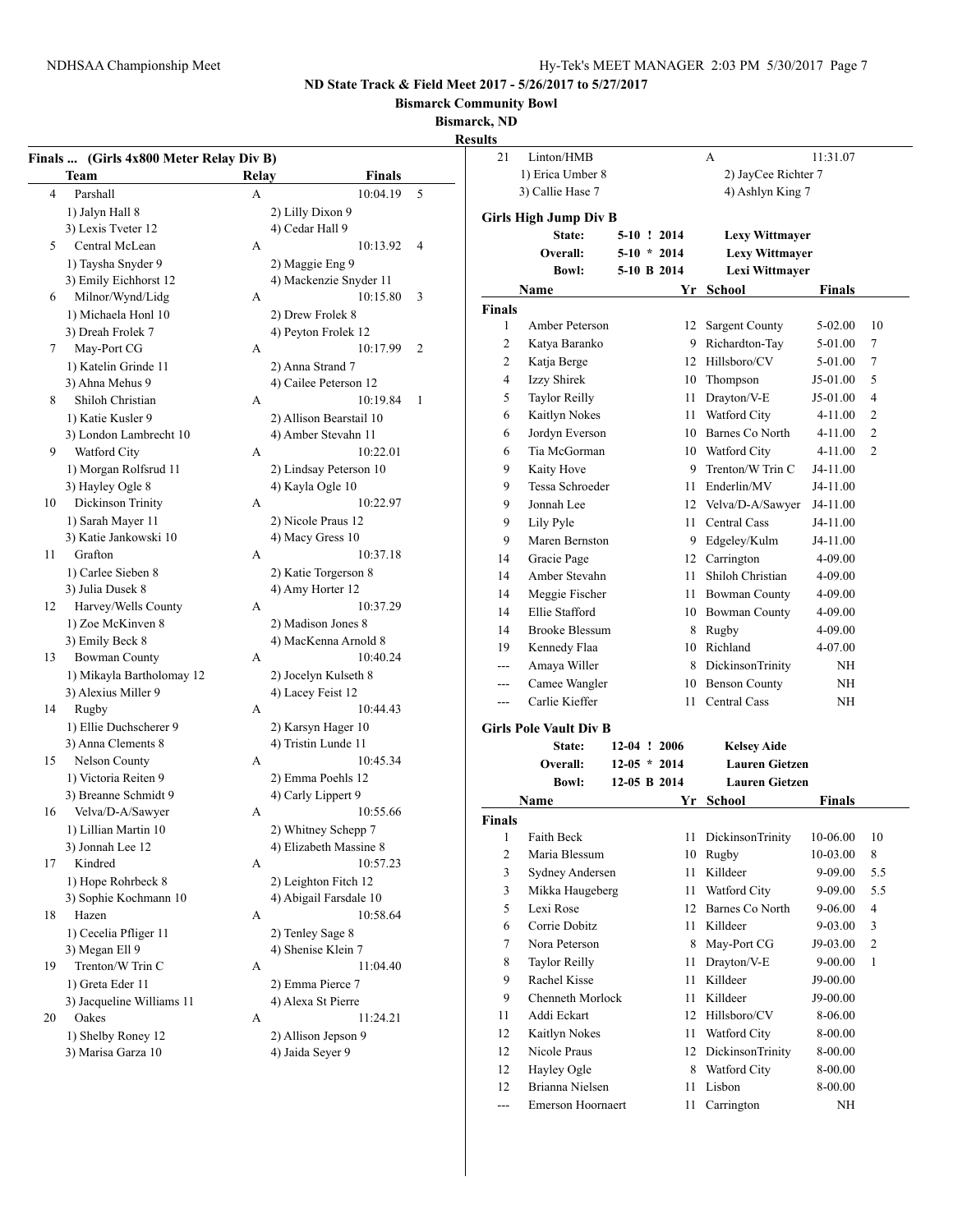**Bismarck Community Bowl**

**Bismarck, ND**

**Results**

|               | Finals  (Girls Pole Vault Div B) |                   |    |                              |                 |                      |
|---------------|----------------------------------|-------------------|----|------------------------------|-----------------|----------------------|
|               | Name                             |                   |    | Yr School                    | <b>Finals</b>   |                      |
|               | <b>Brook Tibke</b>               |                   | 10 | Southern McLean              | NΗ              |                      |
| ---           | Beth Elijah                      |                   |    | 8 Lisbon                     | NH              |                      |
| $---$         | <b>Brooke Blessum</b>            |                   |    | 8 Rugby                      | NΗ              |                      |
| ---           | <b>Breien Berger</b>             |                   |    | 10 Hazen                     | NΗ              |                      |
| ---           | Kelly Swanson                    |                   | 9  | Rugby                        | NΗ              |                      |
|               | <b>Girls Long Jump Div B</b>     |                   |    |                              |                 |                      |
|               | State:                           | 19-05.50 ! 2006   |    | <b>Whitney Carlson</b>       |                 |                      |
|               | Overall:                         | $19-05.50 * 2006$ |    | <b>Whitney Carlson</b>       |                 |                      |
|               | <b>Bowl:</b>                     | 19-05.50 B 2006   |    | <b>Whitney Carlson</b>       |                 |                      |
|               | Name                             |                   |    | Yr School                    | Finals          |                      |
| <b>Finals</b> |                                  |                   |    |                              |                 |                      |
| 1             | Abbie Jiles                      |                   |    | 10 Westhope/Newburg 17-02.00 |                 | 10                   |
| 2             | Sydney Ellingson                 |                   |    | 12 Langdon Area              | 16-10.50        | 8                    |
| 3             | Masy Kuntz                       |                   |    | 10 DickinsonTrinity          | 16-09.25        | 6                    |
| 4             | Taylor Roehl                     |                   |    | 11 Grant Co/Flasher          | 16-06.00        | 5                    |
| 5             | Maara Nelson                     |                   |    | 12 Carrington                | 16-05.50        | 4                    |
| 6             | Katja Berge                      |                   |    | 12 Hillsboro/CV              | J16-05.50       | 3                    |
| 7             | Cassie Gefroh                    |                   |    | 11 Linton/HMB                | 16-05.25        | $\overline{2}$       |
| 8             | Jessica Kuchera                  |                   |    | 9 Milnor/Wynd/Lidg           | 16-05.00        | $\mathbf{1}$         |
| 9             | Ellie Messmer                    |                   |    | 12 Mott-Regent               | 15-09.50        | $-0.2$               |
| 10            | Sara Stier                       |                   | 11 | Rugby                        | 15-08.50 0.5    |                      |
| 10            | Meadow Malone                    |                   |    | 10 Lisbon                    | 15-08.50        | $+0.0$               |
| 12            | Abby Ringdahl                    |                   |    | 12 Richland                  | $15-07.00 -1.5$ |                      |
| 13            | Emily Alt                        |                   | 11 | Beulah                       | $15-05.25 -2.1$ |                      |
| 14            | <b>Brooke Blessum</b>            |                   |    | 8 Rugby                      | $15-05.00 -0.2$ |                      |
| 15            | Peyton Halverson                 |                   |    | 12 North Star/Stark          | $15-04.75 -0.4$ |                      |
| 16            | Skylar Crow                      |                   |    | 8 Richardton-Tay             | $15-04.25 -1.6$ |                      |
| 16            | Grace Benz                       |                   |    | 11 Kidder County             | 15-04.25        | $-1.6$               |
| 18            | Faith Aasen                      |                   |    | 10 Northern Cass             | 15-04.00 0.5    |                      |
| 19            | Jacquelyn McCleary               |                   |    | 12 Enderlin/MV               | $15-02.00 +0.0$ |                      |
| 20            | Tia Horning                      |                   |    | 9 Beulah                     | $15-00.50 -0.4$ |                      |
| 21            | Maari Dolan                      |                   |    | 12 Williams County           | $14-11.50 -2.2$ |                      |
| 22            |                                  |                   |    | 10 Barnes Co North           | $14-10.00 -0.2$ |                      |
| 23            | Jordyn Everson<br>Madi Hart      |                   |    | 12 Langdon Area              | $14-09.25 -2.1$ |                      |
| 24            | Sara Bonn                        |                   |    | 9 Des Lacs-Bur/L&C           |                 |                      |
|               |                                  |                   | 9  | Trenton/W Trin C             | 14-08.00        | $-2.5$<br><b>NWI</b> |
| ---           | Kaity Hove                       |                   |    |                              | ND              |                      |
|               | <b>Girls Triple Jump Div B</b>   |                   |    |                              |                 |                      |
|               | State:                           | 38-09.75 ! 2007   |    | <b>Sarah Fegley</b>          |                 |                      |
|               | <b>Overall:</b>                  | 39-04.25 * 1998   |    | <b>Crystal Cummins</b>       |                 |                      |
|               | <b>Bowl:</b>                     | 39-08.25 B 2008   |    | <b>Kristen Killoran</b>      |                 |                      |
|               | Name                             |                   |    | Yr School                    | <b>Finals</b>   |                      |
| <b>Finals</b> |                                  |                   |    |                              |                 |                      |
| 1             | Taylor Roehl                     |                   | 11 | Grant Co/Flasher             | 36-03.50        | 10                   |
| 2             | Cassie Gefroh                    |                   | 11 | Linton/HMB                   | 36-02.00        | 8                    |
| 3             | Cassidy Walby                    |                   |    | 11 Bowman County             | 35-01.00        | 6                    |
| 4             | Jessica Kuchera                  |                   | 9. | Milnor/Wynd/Lidg             | 34-11.25        | 5                    |
| 5             | Izzy Shirek                      |                   | 10 | Thompson                     | 34-11.00        | 4                    |
| 6             | <b>Brooke Blessum</b>            |                   | 8  | Rugby                        | 34-10.25        | 3                    |
| 7             | Masy Kuntz                       |                   | 10 | <b>DickinsonTrinity</b>      | 34-08.50        | $\overline{2}$       |
| 8             | Abbie Jiles                      |                   | 10 | Westhope/Newburg 34-07.00    |                 | $\mathbf{1}$         |
| 9             | Tessa Schroeder                  |                   | 11 | Enderlin/MV                  | 34-05.25        | 0.2                  |
|               |                                  |                   |    |                              |                 |                      |

| 10            | Katja Berge                      |                   | 12 | Hillsboro/CV                 | 34-01.50      | 2.2        |
|---------------|----------------------------------|-------------------|----|------------------------------|---------------|------------|
| 11            | Kylie Grommesh                   |                   | 10 | Central Cass                 | 33-11.75      | $-0.9$     |
| 12            | Grace Benz                       |                   | 11 | Kidder County                | 33-11.50      | 2.5        |
| 12            | Elizabeth Bartholmy              |                   | 11 | Hettinger/Scran              | 33-11.50      | 1.8        |
| 14            | Kaitlyn Schiele                  |                   | 11 | Edgeley/Kulm                 | 33-10.00      | 1.9        |
| 15            | Hannah Willson                   |                   | 12 | Barnes Co North              | 33-06.00      | 1.2        |
| 16            | Ashley Holen                     |                   | 8  | Watford City                 | 33-05.50      | 0.1        |
| 17            | Ellie Messmer                    |                   | 12 | Mott-Regent                  | 33-02.00      | 0.9        |
| 18            | Elisabeth Dalke                  |                   | 12 | South Border                 | 32-11.50      | 0.3        |
| 19            | Laiken Larson                    |                   | 11 | Drayton/V-E                  | 32-09.50      | 0.9        |
| 20            | Sara Bonn                        |                   | 9  | Des Lacs-Bur/L&C 32-06.00    |               | $-1.6$     |
| 21            | Kennedy Flaa                     |                   | 10 | Richland                     | 32-02.00      | $+0.0$     |
| 22            | Kaity Hove                       |                   | 9  | Trenton/W Trin C             | 30-11.00      | 1.4        |
| ---           | Sara Stier                       |                   | 11 | Rugby                        | ND.           | <b>NWI</b> |
|               | <b>Girls Shot Put Div B</b>      |                   |    |                              |               |            |
|               | <b>State:</b>                    | 48-02.50 ! 1997   |    | <b>Jessica Sommerfeld</b>    |               |            |
|               | Overall:                         | $48-02.75 * 2001$ |    | <b>Briona Reynolds</b>       |               |            |
|               | <b>Bowl:</b>                     | 48-02.75 B 2001   |    | <b>Brionna Reynolds</b>      |               |            |
|               | Name                             |                   | Yr | School                       | <b>Finals</b> |            |
| <b>Finals</b> |                                  |                   |    |                              |               |            |
| 1             | Kari Fritel                      |                   | 12 | Des Lacs-Bur/L&C 39-08.50    |               | 10         |
| 2             | Paige Haakenson                  |                   | 10 | Nelson County                | 37-11.50      | 8          |
| 3             | Makayla Froehlich                |                   | 12 | Lisbon                       | 37-09.50      | 6          |
| 4             | Randi Long                       |                   | 12 | Glenburn                     | 37-02.00      | 5          |
| 5             | Megan Kleingartner               |                   | 12 | Kidder County                | 37-00.00      | 4          |
| 6             |                                  |                   | 12 | Warwick                      | 36-06.00      | 3          |
| 7             | Bryeann Robertson<br>Angel Bobbe |                   | 9  | Hazen                        | 36-05.50      | 2          |
| 8             | Payton Packer                    |                   | 10 | Kindred                      | J36-05.50     | 1          |
| 9             | Gabrielle Flaget                 |                   | 12 | Killdeer                     | 36-03.50      |            |
| 10            | Skylar McLain                    |                   | 10 | Mohall-Lans-Sher             | 35-09.50      |            |
| 11            | Megan Molash                     |                   | 12 |                              | 35-02.00      |            |
|               | Jasmin Mauch                     |                   | 9  | Standing R/Self<br>Hankinson |               |            |
| 12            | Allison Widmer                   |                   |    |                              | 35-01.50      |            |
| 13            |                                  |                   | 12 | Oak Grove                    | 34-10.00      |            |
| 14            | Erin Haugen                      |                   | 10 | Griggs Co Cent               | 34-08.00      |            |
| 15            | Sloan Smith                      |                   | 11 | Larimore                     | 34-06.50      |            |
| 16            | Maddie Uhlenkamp                 |                   | 11 | Rugby                        | 33-06.00      |            |
| 17            | Lilly Malone                     |                   | 12 | Edgeley/Kulm                 | 33-00.00      |            |
| 18            | Sofia Muruato                    |                   | 12 | Beach                        | 32-03.00      |            |
| 19            | Emma Marion                      |                   |    | 11 Grant Co/Flasher          | 32-00.50      |            |
| 20            | Chloe Gunderson                  |                   | 9  | Stanley/PL                   | 32-00.00      |            |
| 21            | McKayla Jones                    |                   | 10 | Harvey/Wells Co              | 31-08.00      |            |
| 22            | Dakota Anne Sipe                 |                   | 11 | Watford City                 | 29-02.50      |            |
|               | <b>Girls Discus Throw Div B</b>  |                   |    |                              |               |            |
|               | State:                           | 148-08 ! 2006     |    | Sara Neubauer                |               |            |
|               | Overall:                         | $172-00 * 1999$   |    | <b>Briona Reynolds</b>       |               |            |
|               | <b>Bowl:</b>                     | 173-10 B 1999     |    | <b>Brionna Reynolds</b>      |               |            |
|               | Name                             |                   | Yr | <b>School</b>                | Finals        |            |
| Finals        |                                  |                   |    |                              |               |            |
| 1             | Megan Molash                     |                   | 12 | Standing R/Self              | 117-11        | 10         |
| 2             | Maddie Uhlenkamp                 |                   | 11 | Rugby                        | 117-04        | 8          |
| 3             | Paige Haakenson                  |                   | 10 | Nelson County                | 116-02        | 6          |
| 4             | Bryeann Robertson                |                   | 12 | Warwick                      | 113-06        | 5          |
| 5             | Makayla Froehlich                |                   |    | 12 Lisbon                    | 112-01        | 4          |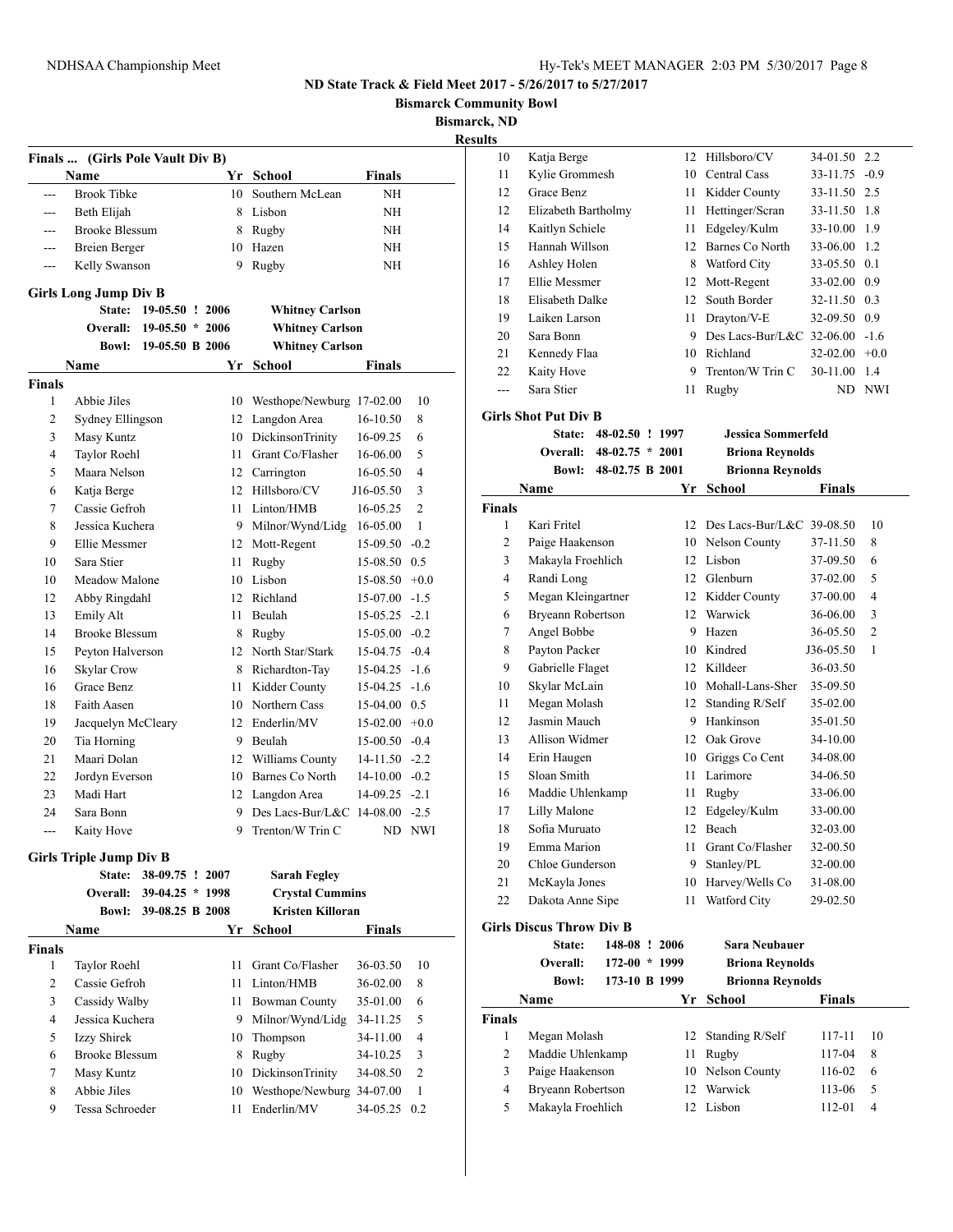**Bismarck Community Bowl**

**Bismarck, ND**

| 11 11<br>×. | TS. |
|-------------|-----|
|             |     |

|                | Finals  (Girls Discus Throw Div B) |                 |  |      |                     |            |                |  |
|----------------|------------------------------------|-----------------|--|------|---------------------|------------|----------------|--|
|                | <b>Name</b>                        |                 |  |      | Yr School           | Finals     |                |  |
| 6              | Emma Rost                          |                 |  |      | 12 Carrington       | 111-01     | 3              |  |
| $\overline{7}$ | Jolene Kuchera                     |                 |  |      | 10 Milnor/Wynd/Lidg | 109-07     | $\overline{2}$ |  |
| 8              | Joelle Sherlock                    |                 |  | 11 - | Griggs Co Cent      | 108-05     | 1              |  |
| 9              | Tara Hiller                        |                 |  |      | 12 Langdon Area     | 104-04     |                |  |
| 10             | Jacie Doll                         |                 |  |      | 12 New Salem Almont | 100-00     |                |  |
| 11             | Jaidyn Brummond                    |                 |  | 9    | Surrey              | 98-11      |                |  |
| 12             | Randi Long                         |                 |  |      | 12 Glenburn         | $97-10$    |                |  |
| 13             | Torie Horning                      |                 |  | 11   | Beulah              | 96-00      |                |  |
| 13             | Chloe Gunderson                    |                 |  | 9    | Stanley/PL          | 96-00      |                |  |
| 15             | <b>Haley Huesers</b>               |                 |  |      | 8 Garrison/Max      | 95-04      |                |  |
| 16             | Alexis Waldren                     |                 |  | 11   | Southern McLean     | 95-00      |                |  |
| 17             | Emma Marion                        |                 |  | 11   | Grant Co/Flasher    | 94-08      |                |  |
| 18             | Payton Packer                      |                 |  |      | 10 Kindred          | 94-01      |                |  |
| 19             | <b>Amber Patton</b>                |                 |  |      | 12 Mott-Regent      | 93-04      |                |  |
| $\overline{a}$ | Hannah Roesler                     |                 |  | 11   | <b>Central Cass</b> | <b>ND</b>  |                |  |
|                | <b>Girls Javelin Throw Div B</b>   |                 |  |      |                     |            |                |  |
|                | State:                             | 143-11 ! 2014   |  |      | Kayla Hochhalter    |            |                |  |
|                | Overall:                           | $148-03 * 2002$ |  |      | <b>Katie Wilson</b> |            |                |  |
|                | <b>Bowl:</b>                       | 145-10 B 2001   |  |      | Dana Olimb          |            |                |  |
|                | Name                               |                 |  |      | Yr School           | Finals     |                |  |
| <b>Finals</b>  |                                    |                 |  |      |                     |            |                |  |
| 1              | Kari Wolfe                         |                 |  | 12   | Harvey/Wells Co     | 144-02!    | 10             |  |
| 2              | Kendra Odegard                     |                 |  |      | 8 Lisbon            | 137-00     | 8              |  |
| 3              | Ellie Messmer                      |                 |  |      | 12 Mott-Regent      | 127-03     | 6              |  |
| $\overline{4}$ | Abbey Schantz                      |                 |  |      | 12 Beulah           | 121-02     | 5              |  |
| 5              | Josie Glaser                       |                 |  | 11   | DickinsonTrinity    | $120 - 03$ | $\overline{4}$ |  |
| 6              | Molly Holt                         |                 |  | 11   | Hettinger/Scran     | 119-07     | 3              |  |
| 7              | Shelby Roney                       |                 |  |      | 12 Oakes            | 118-07     | $\overline{c}$ |  |
| 8              | Peyton Halverson                   |                 |  |      | 12 North Star/Stark | 117-11     | $\mathbf{1}$   |  |
| 9              | Faith Dockter                      |                 |  | 9    | South Border        | 111-07     |                |  |
| 10             | <b>Haley Hase</b>                  |                 |  |      | 9 Linton/HMB        | 110-06     |                |  |
| 11             | Madi Hart                          |                 |  |      | 12 Langdon Area     | 108-10     |                |  |
| 12             | Hayley Schmidt                     |                 |  |      | 10 Stanley/PL       | 108-07     |                |  |
| 13             | Amanda Roller                      |                 |  |      | 10 Oak Grove        | 107-02     |                |  |
| 14             | Steena Larsen                      |                 |  |      | 10 Killdeer         | 105-08     |                |  |
| 15             | Maari Dolan                        |                 |  |      | 12 Williams County  | 101-02     |                |  |
| 16             | Emma Rost                          |                 |  |      | 12 Carrington       | 101-00     |                |  |
| 17             | Kayla Schaefer                     |                 |  |      | 12 Des Lacs-Bur/L&C | 100-11     |                |  |
| 18             | Tylla Roshau                       |                 |  | 11   | DickinsonTrinity    | 98-11      |                |  |
| 19             | RaeAnn Rohrbeck                    |                 |  |      | 10 Kindred          | 97-07      |                |  |
| 20             | Emma Mitchell                      |                 |  |      | 10 Northern Lights  | 95-06      |                |  |
| 21             | Paige Haakenson                    |                 |  |      | 10 Nelson County    | 94-11      |                |  |
| 22             | Hannah Gordon                      |                 |  |      | 10 Park River/F-L   | 94-05      |                |  |

| Women - Div A - Team Rankings - 19 Events Scored |        |
|--------------------------------------------------|--------|
| 1) Fargo Davies                                  | 158.75 |
| 2) Bismarck High                                 | 134.5  |
| 3) Bismarck Century                              | 74     |
| 4) Grand Forks Red River                         | 71     |
| 5) Grand Forks Central                           | 56     |
| Bismarck Legacy<br>6)                            | 49     |

 $\overline{\phantom{0}}$ 

| 7)  | West Fargo          | 42.25 |
|-----|---------------------|-------|
| 8)  | Minot               | 41    |
| 9)  | Dickinson           | 24    |
| 10) | Wahpeton            | 23.5  |
| 11) | Bismarck St. Mary's | 19    |
| 12) | West Fargo Sheyenne | 11.5  |
| 13) | Fargo North         | 9     |
| 14) | Jamestown           | 8     |
| 15) | Mandan              | 7     |
| 16) | Shanley             | 6.25  |
| 17) | Williston           | 5     |
| 18) | Devils Lake         | 1.25  |
|     |                     |       |

| Women - Div B - Team Rankings - 19 Events Scored |                |
|--------------------------------------------------|----------------|
| 1) Hazen                                         | 78             |
| 2) Hillsboro/Central Valley                      | 62             |
| 3) Carrington                                    | 47             |
| 4) Harvey/Wells County                           | 40             |
| 4) Park River/Fordville-Lankin                   | 40             |
| 6) Dickinson Trinity                             | 39             |
| 7) Milnor/Wynd/Lidg                              | 30             |
| 8) Grant County/Flasher                          | 28             |
| 9) Killdeer                                      | 26.5           |
| 10) Rugby                                        | 26             |
| 11) Des Lacs-Burlington/L&C                      | 25             |
| 12) May-Port CG                                  | 24             |
| 13) Hettinger/Scranton                           | 21             |
| 14) Watford City                                 | 19.5           |
| 15) Lisbon                                       | 18             |
| 16) Linton/HMB                                   | 16             |
| 17) Parshall                                     | 15             |
| 18) Nelson County                                | 14             |
| 19) Thompson                                     | 13             |
| 19) Beulah                                       | 13             |
| 21) Hatton/Northwood                             | 12             |
| 22) Westhope/Newburg                             | 11             |
| 23) Sargent County                               | 10             |
| 23) Standing Rock/Selfridge                      | 10             |
| 25) Finley-Sharon/Hope-Page                      | 9              |
| 26) Langdon Area/Edmore/Munich                   | 8              |
| 26) Central Cass                                 | 8              |
| 26) Warwick                                      | 8              |
| 29) Richardton-Taylor                            | 7              |
| 29) Bowman County                                | 7              |
| 29) Mott-Regent                                  | 7              |
| 29) Kindred                                      | 7              |
| 33) Barnes County North                          | 6              |
| 33) Kidder County                                | 6              |
| 35) Glenburn                                     | 5              |
| 35) Drayton/Valley-Edinburg                      | 5              |
| 37) Garrison/Max                                 | 4              |
| 37) Central McLean                               | $\overline{4}$ |
| 39) Oakes                                        | 3              |
| 39) Enderlin/Maple Valley                        | 3              |
| 41) New Rockford-Sheyenne                        | $\overline{c}$ |
| 42) Oak Grove                                    | $\mathbf{1}$   |
| 42) North Star                                   | 1              |
| 42) Shiloh Christian                             | 1              |
| 42) Griggs County Central                        | 1              |